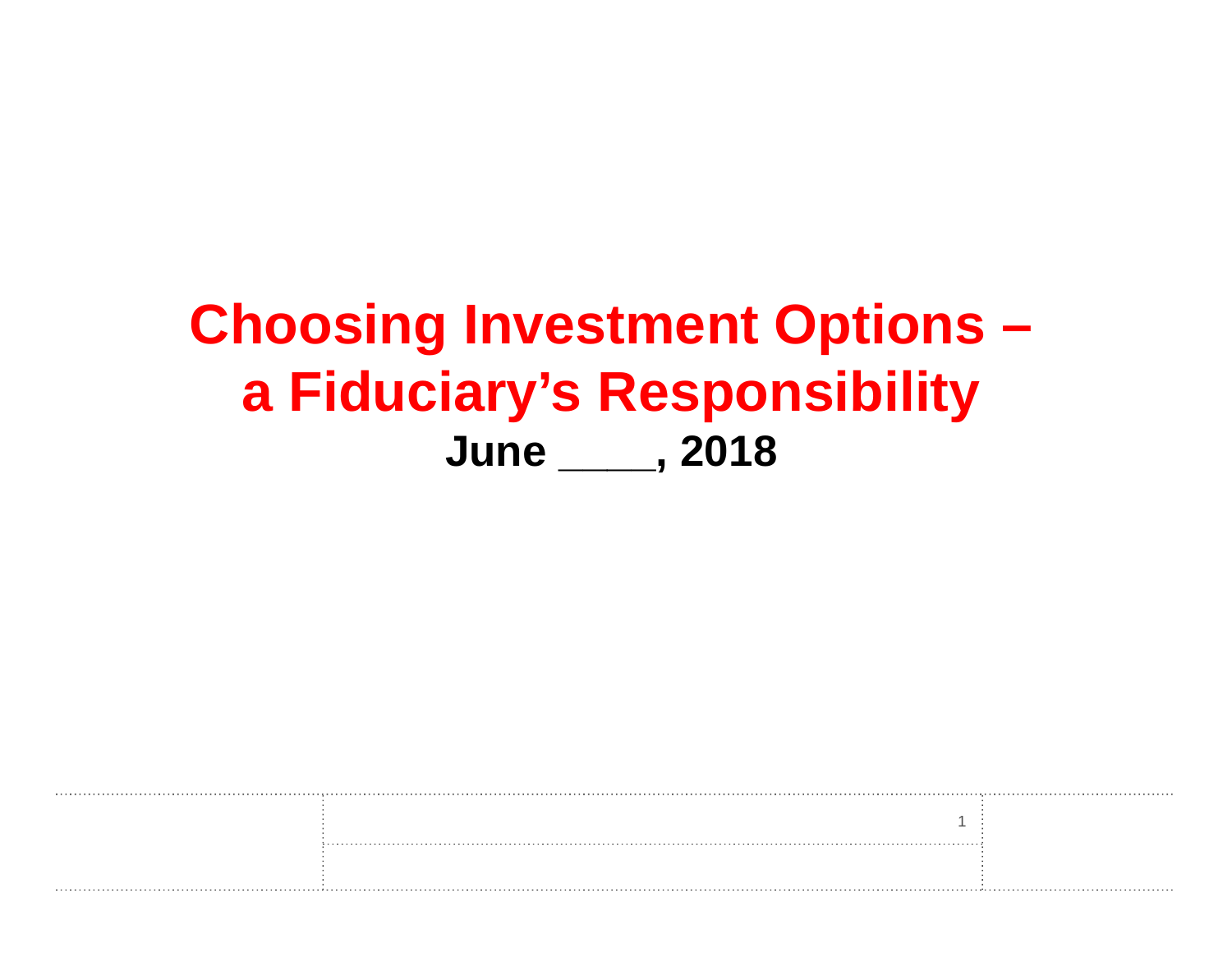#### **Discussion Overview**

- Who is a Fiduciary? €
- Sources and Standards of Fiduciary Duties
- **Overview of Litigation**
- Best Practices for Mitigating Liability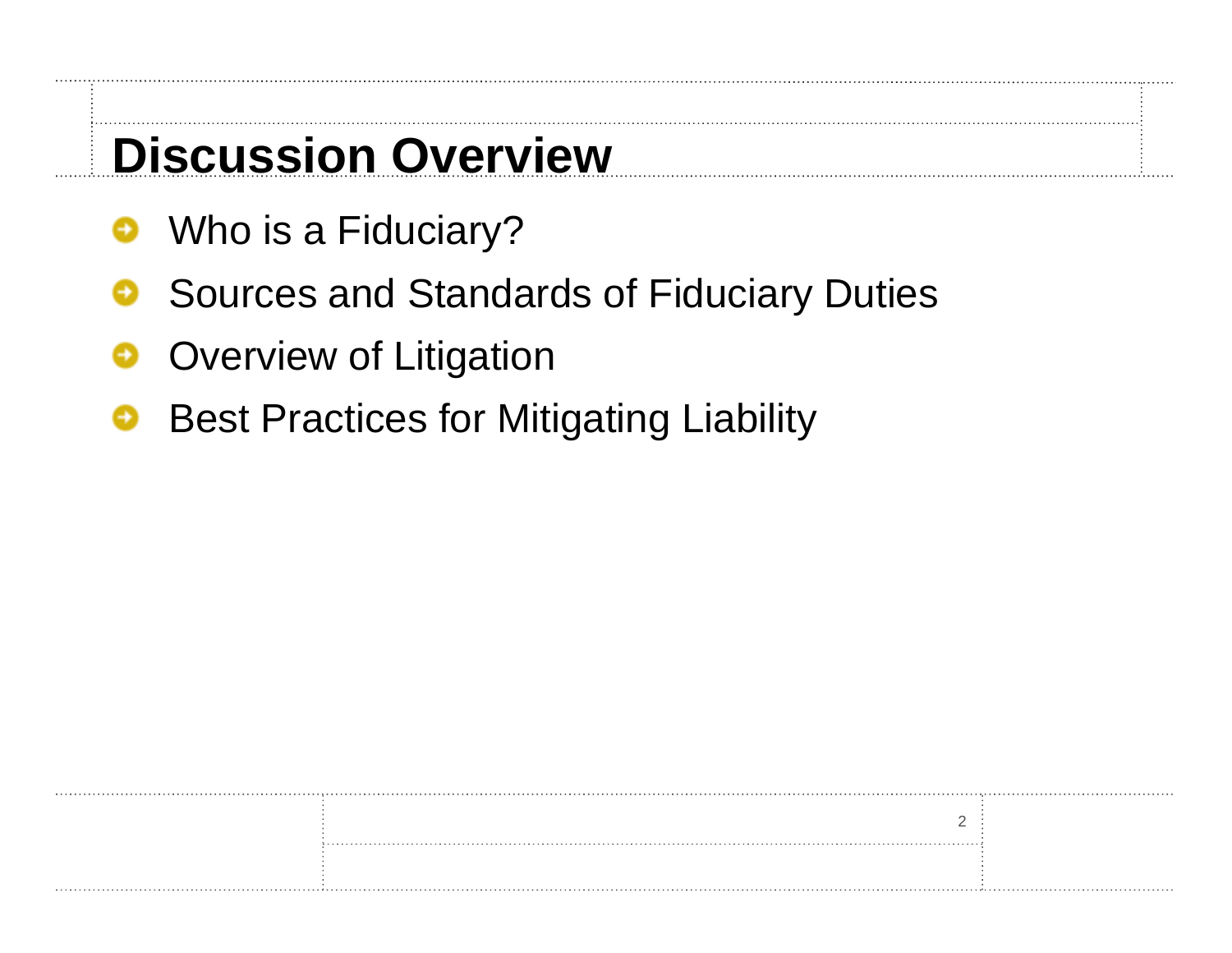# **Who is a Fiduciary?**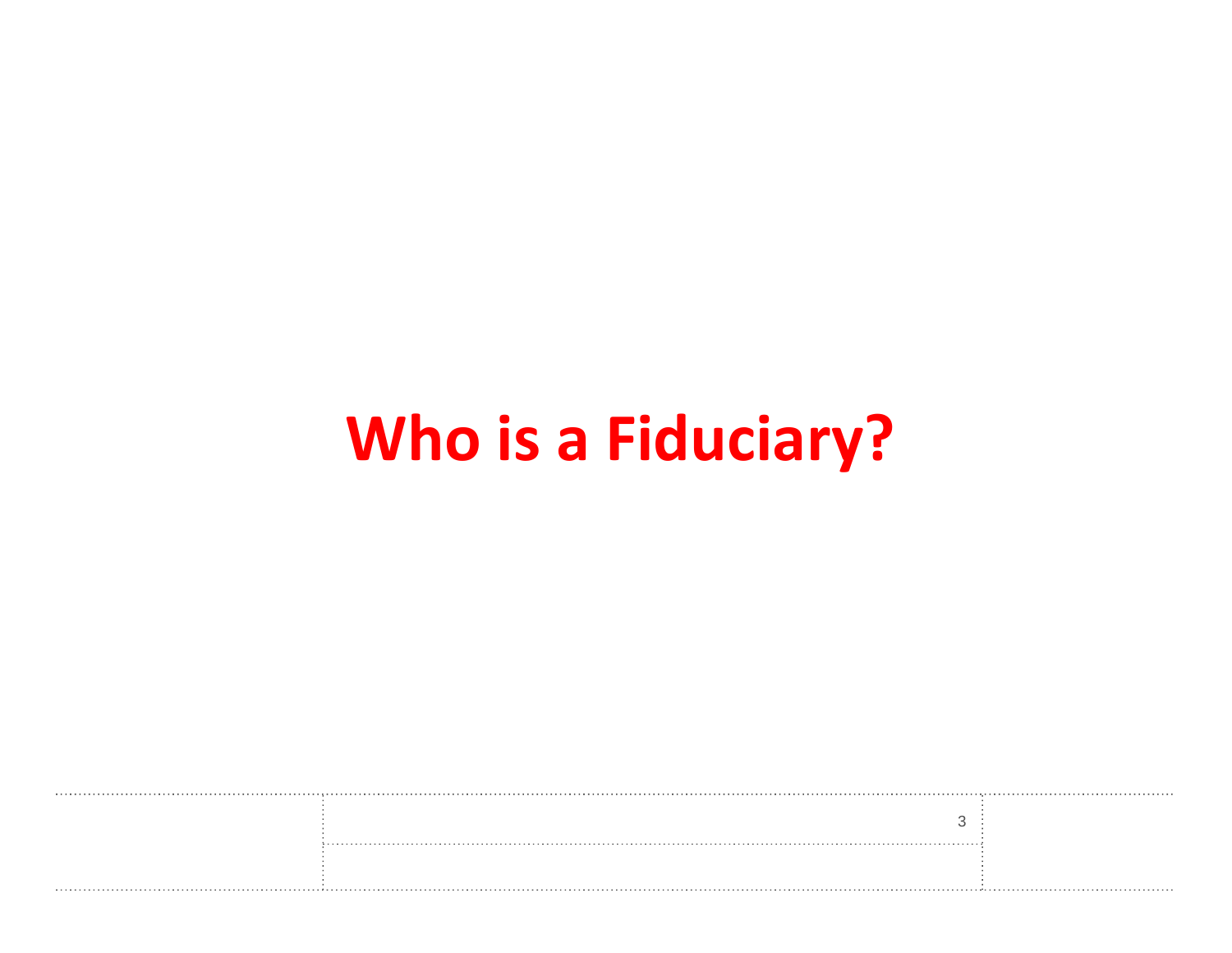#### **Fiduciary Defined**

- An entity or individual may be a fiduciary either by **designation** or by **function**:
	- A fiduciary is any person or entity who makes, or has the authority to make, discretionary administrative or investment decisions related to the retirement plan.
		- Trustees are fiduciaries.
		- Anyone who chooses, evaluates, or monitors service providers
		- Anyone who can bind the plan through contracts related to the plan
	- A fiduciary is any person or entity who is named in a retirement plan or trust document as a fiduciary, *e.g.*, Advisory Committee, Investment Committee, Investment Officer.

- Internal Revenue Code § 4975(e)(3); ERISA § 3(21)

 $\Lambda$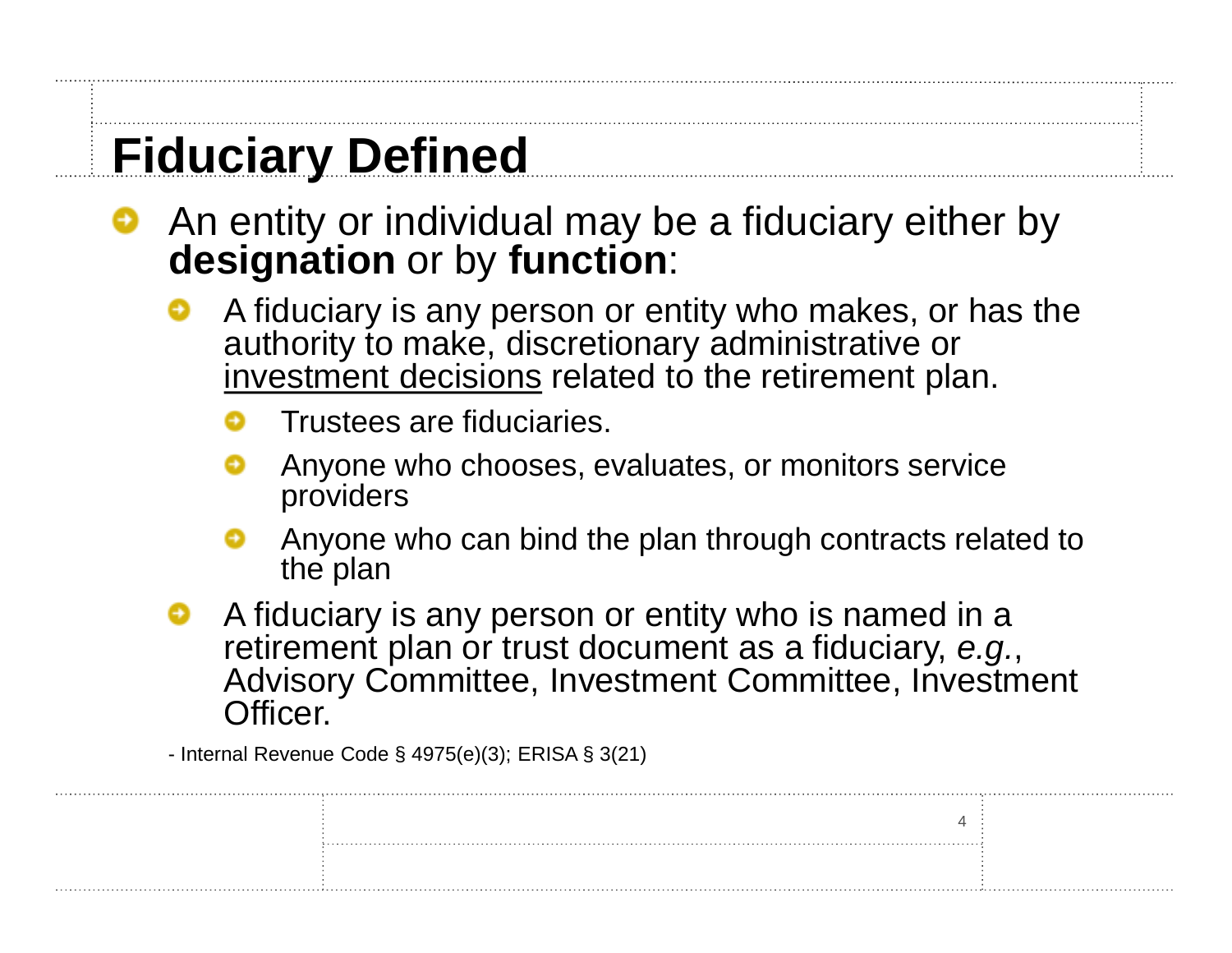### **Who is Not a Fiduciary?**

- The **settlor** establishes the terms of the plan, and amends or terminates the plan.
	- The settlor = Legislature/State/Municipality.
- **•** Unless plan or statute provides otherwise, the settlor is not a fiduciary, but determines the scope of authority of the fiduciary.
	- The fiduciary must administer the trust and the plan for the benefit of the participants and their beneficiaries in accordance with the role assigned.
	- **•** The fiduciary must implement decisions made by settlor in accordance with fiduciary duties.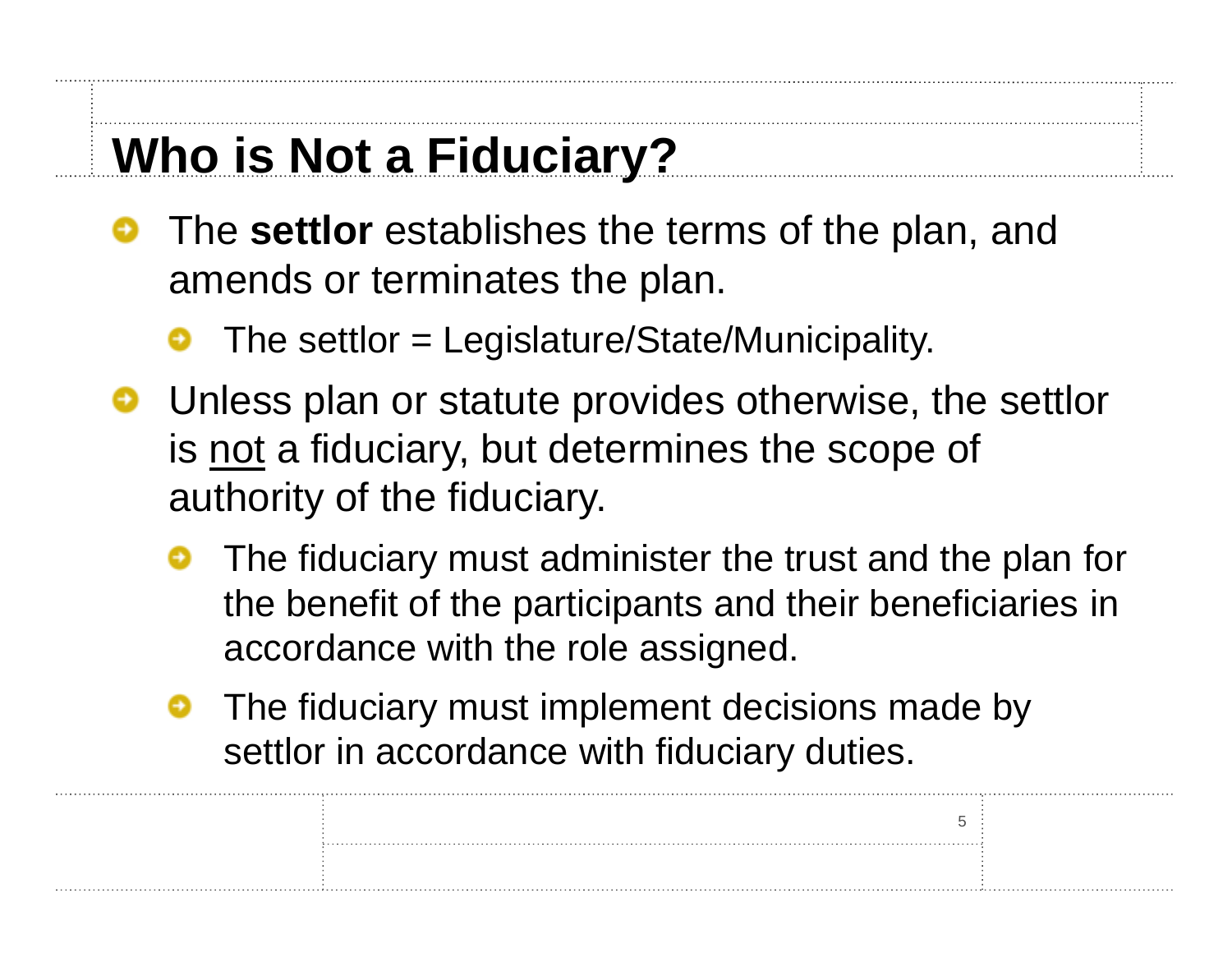## **Who is Not a Fiduciary?**

- Entities/Individuals that solely perform administrative functions:
	- Receives contributions and applies to accounts,
	- Distribution of educational materials,
	- Implementing rules, and/or
	- Processing forms. €

|  | . |
|--|---|
|  |   |
|  |   |
|  |   |
|  |   |
|  |   |
|  |   |
|  |   |
|  |   |
|  |   |
|  |   |
|  |   |
|  |   |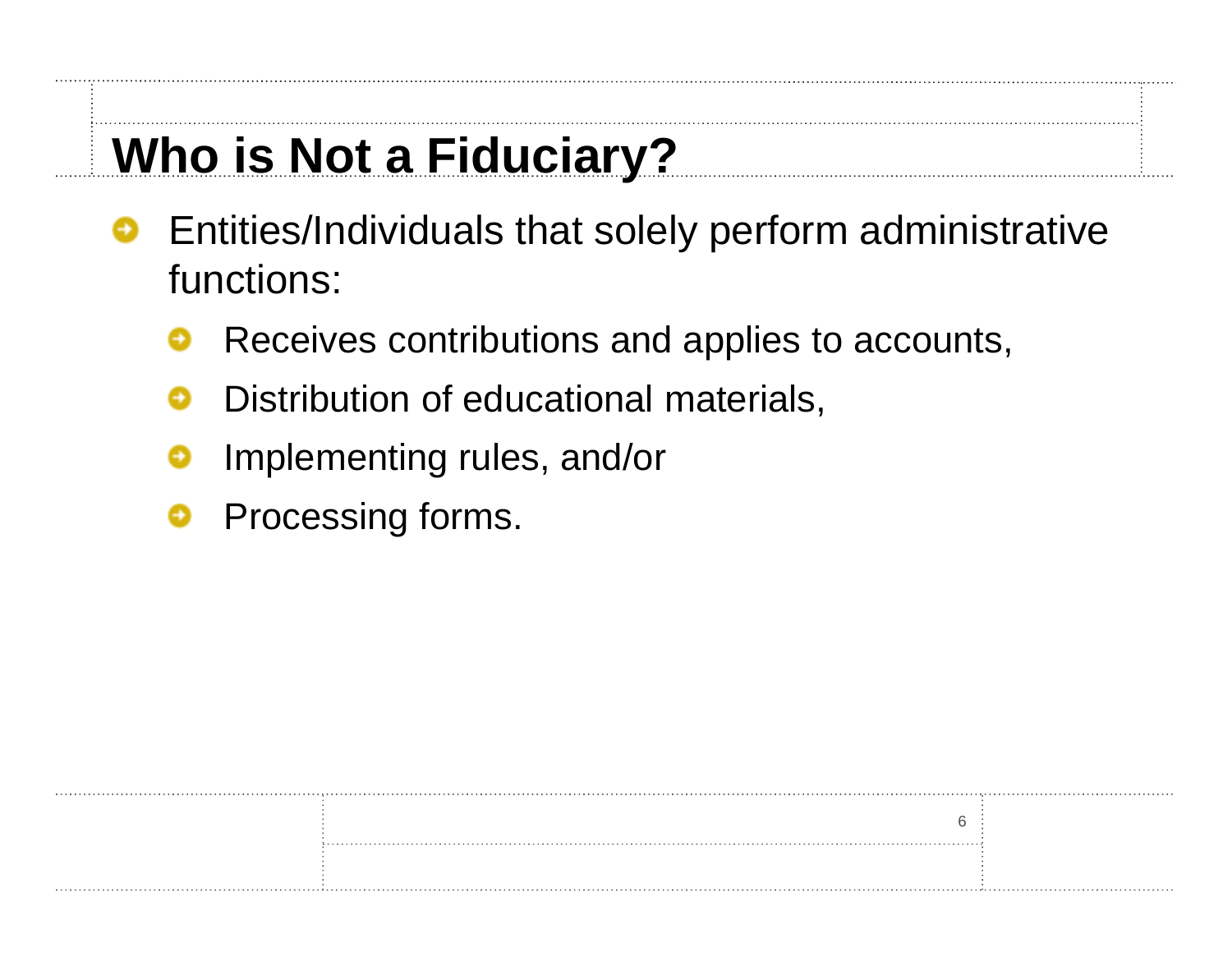## **Sources and Standards of Fiduciary Duties**

. . . . . . . . . . . . .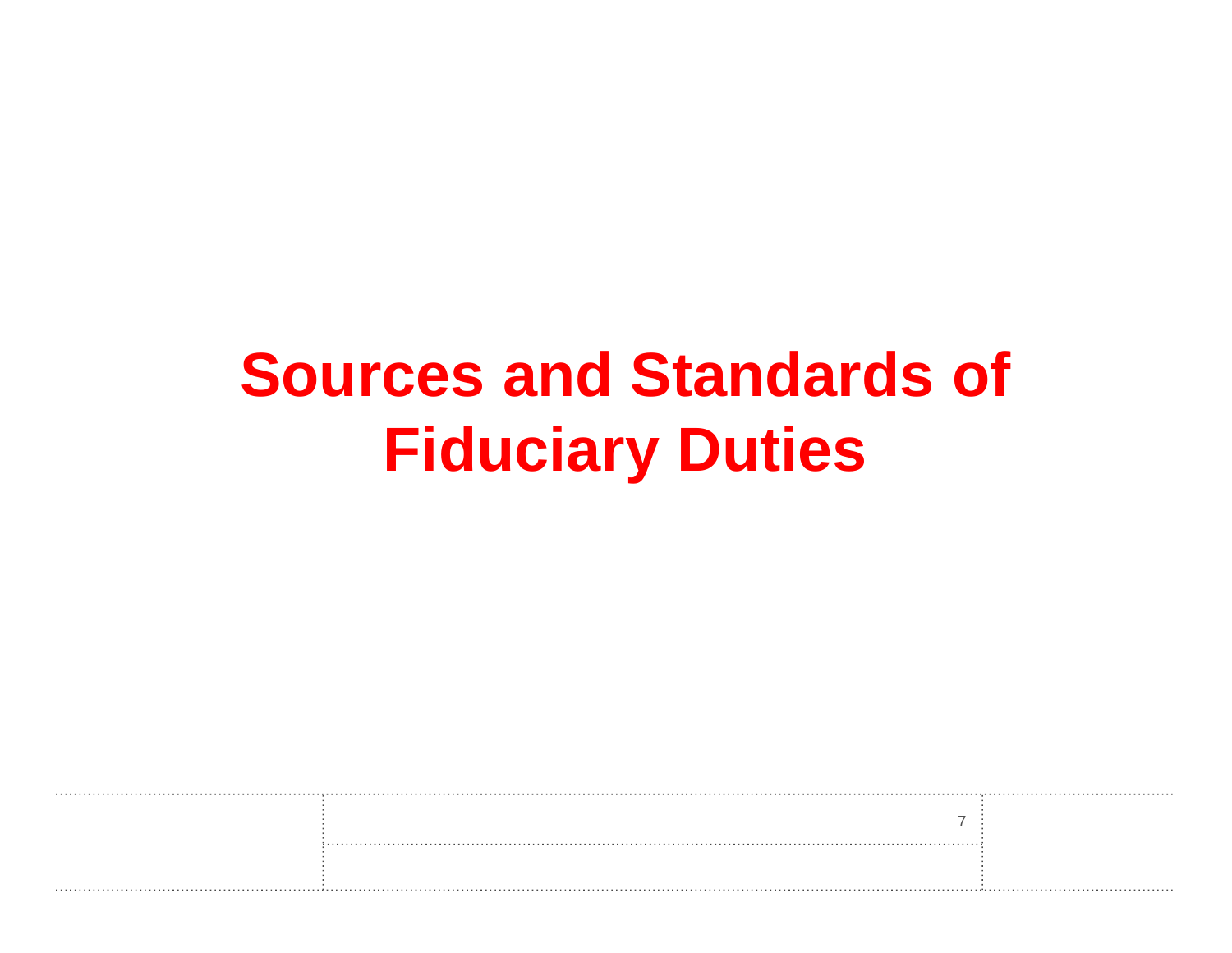#### **Sources of Fiduciary Duties**

Fiduciaries are held to extremely high standards of conduct under the law.

| <b>Federal Law</b>                                                                                          | <b>State Law</b>                                                        | <b>Common Law</b>                                                                                                                                                                                                                                         | <b>Plan and Plan-</b><br><b>Related Documents</b>           |
|-------------------------------------------------------------------------------------------------------------|-------------------------------------------------------------------------|-----------------------------------------------------------------------------------------------------------------------------------------------------------------------------------------------------------------------------------------------------------|-------------------------------------------------------------|
| • Internal Revenue<br>Code<br>$\bullet$ ERISA (not<br>directly<br>applicable, but<br>excellent<br>resource) | • Statutory<br><b>fiduciary rules</b><br>• State<br><b>Constitution</b> | • Restatement<br>(Third) of Trusts<br>(collection of<br>common law)<br>• Uniform<br><b>Management of</b><br><b>Public Employee</b><br><b>Retirement</b><br><b>Systems Act</b><br>(UMPERSA) (even<br>if not adopted by<br>state $-$ excellent<br>resource) | • Statutes<br>• Administrative<br>Code<br>• Trust Documents |

 $\mathsf{R}$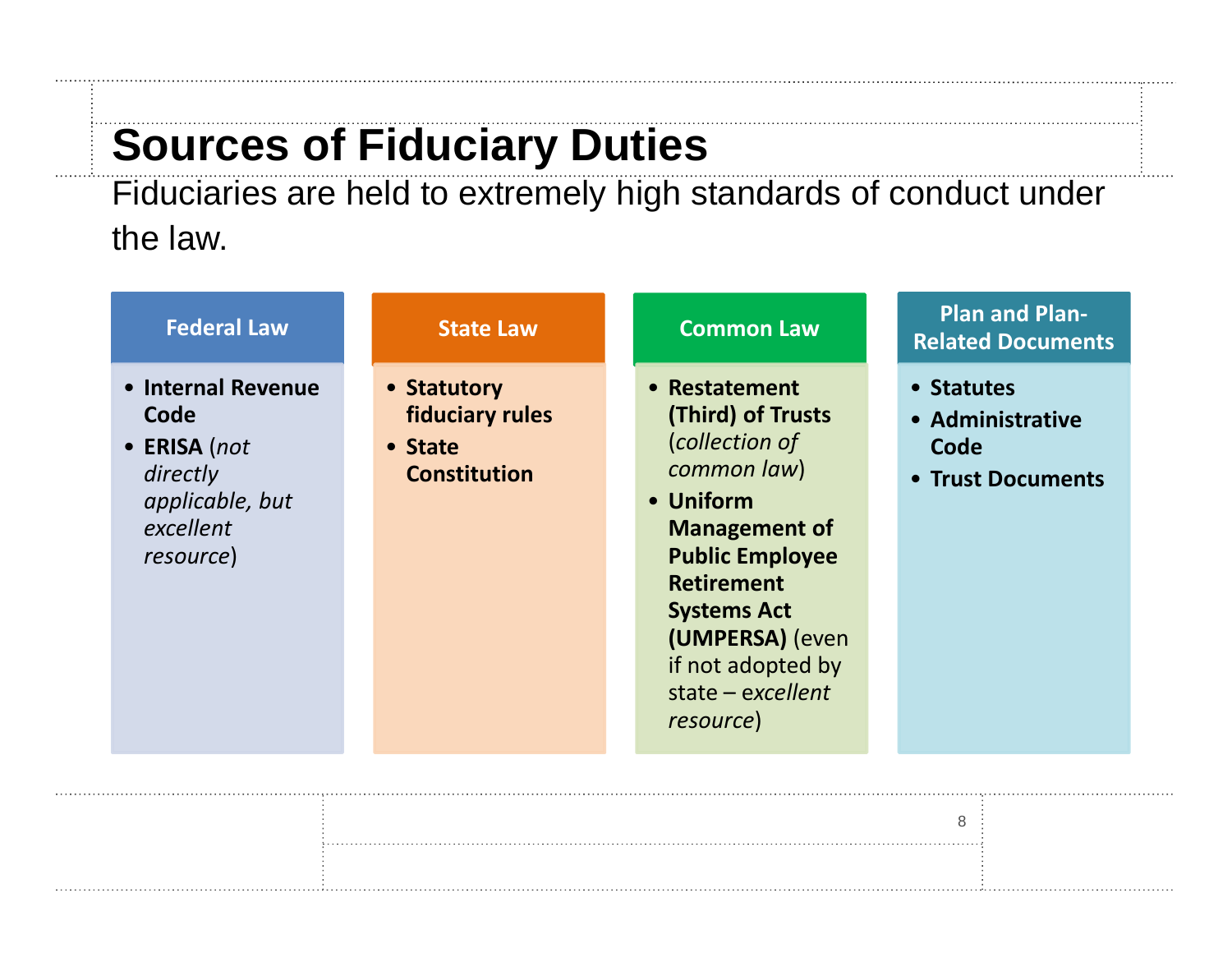#### **ERISA**

- Employee Retirement Income Security Act (ERISA) requires fiduciaries of *private sector* plans to discharge their duties with respect to a plan:
	- solely in the interest plan participants,
	- for the exclusive purpose of providing benefits to participants and defraying reasonable expenses of administering the plan,
	- with the care, skill, prudence, and diligence under the circumstances then prevailing,
	- that a prudent man acting in like capacity and familiar with such matters would use.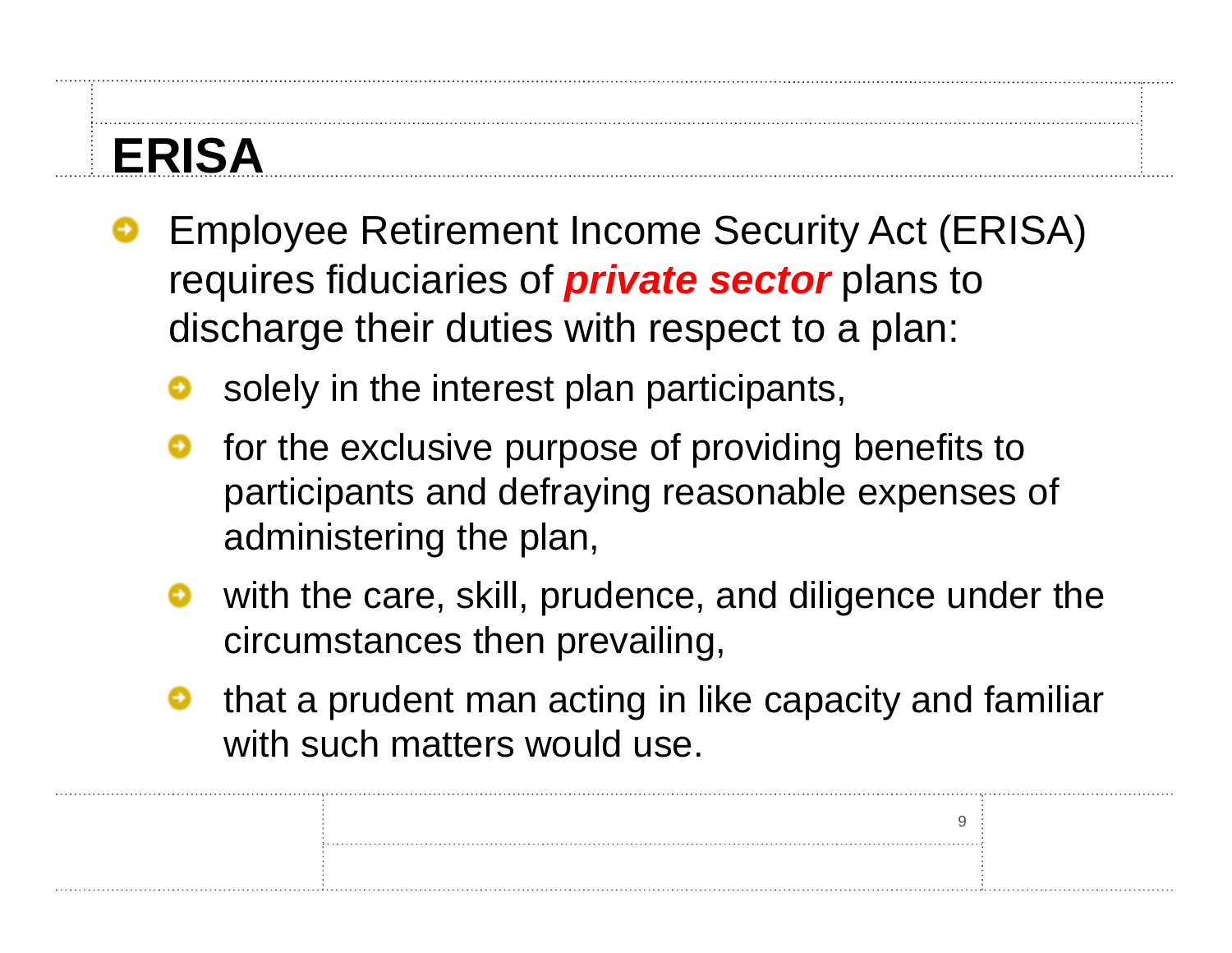### **ERISA** *(cont'd)*

Adopts a "**prudent expert**" rule.

#### ERISA *does not apply to* governmental plans.

- However, ERISA derives from the common law of trusts, which does apply to governmental entities, and imposes standards similar to those under ERISA.
- **O** Courts often look to ERISA to determine if non-ERISA plan sponsors satisfied their fiduciary duties.
- **Non-ERISA plan sponsors sometimes defend against** breach of fiduciary claims on the grounds that their conduct satisfied ERISA standards.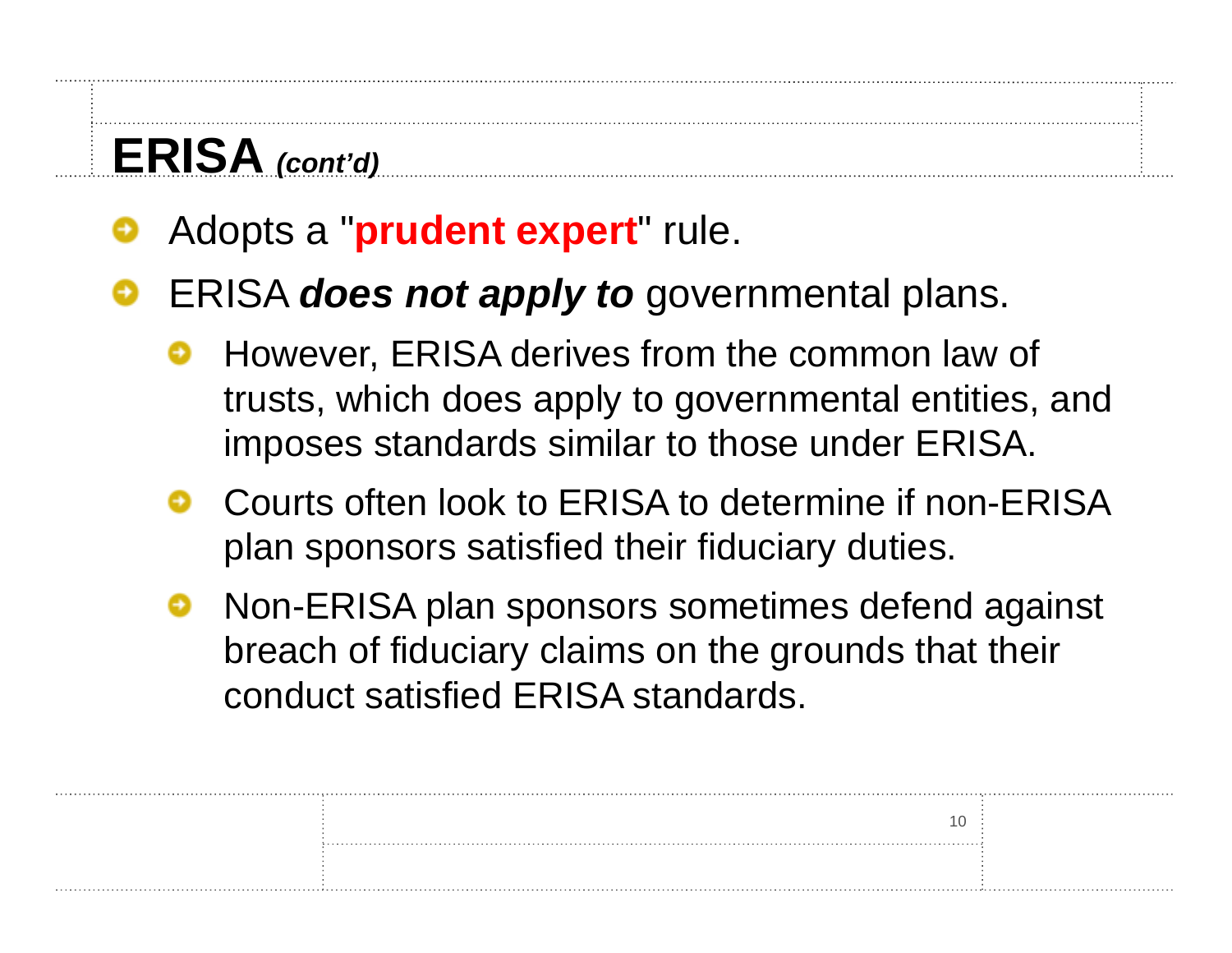### **Restatement (Third) of Trusts**

- **•** The **Restatement (Third) of Trusts** is essentially a collection and summary of the common law trust rules.
- The Restatement is not binding authority, but is highly persuasive because it provides a compilation of how the law has developed through relevant case law and in many ways is considered a recitation of what the law *is*.
- **•** Statutory fiduciary provisions under federal and state law derive from the common law that is carefully catalogued in the Restatement.
- Adopts a "**prudent investor**" standard.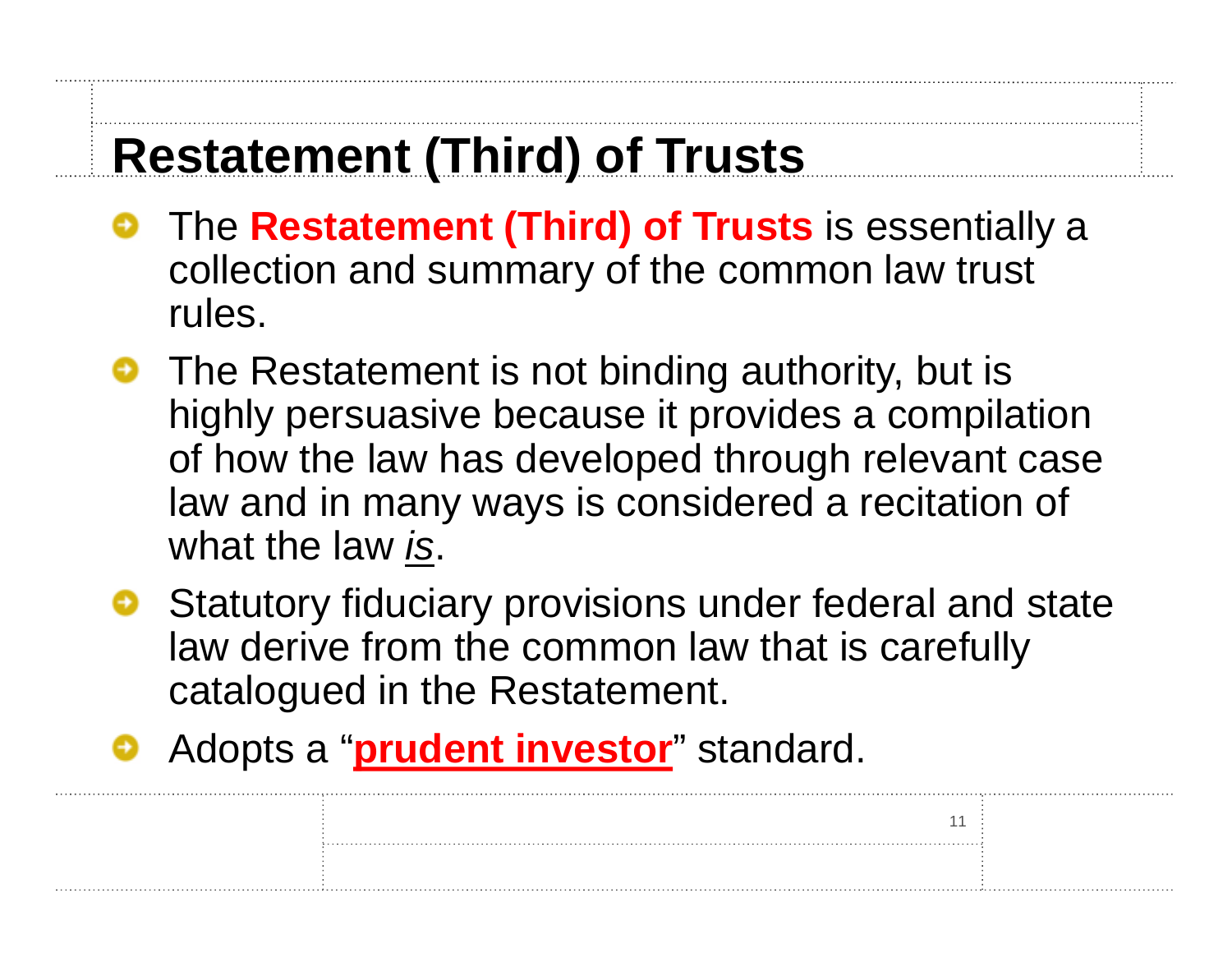#### **Affirmative Fiduciary Duties**

- Internal Revenue Code requires that 401(a) plan assets be held in trust.
- All powers held as a trustee express and implied are held in a fiduciary capacity.
- Every power or duty given to a trustee under state law must be exercised in accordance with fiduciary principles.

*-* Internal Revenue Code § 401(a); UMPERSA § 4(a); Restatement (Third) Trusts § 85, comment  $b(2)$ 

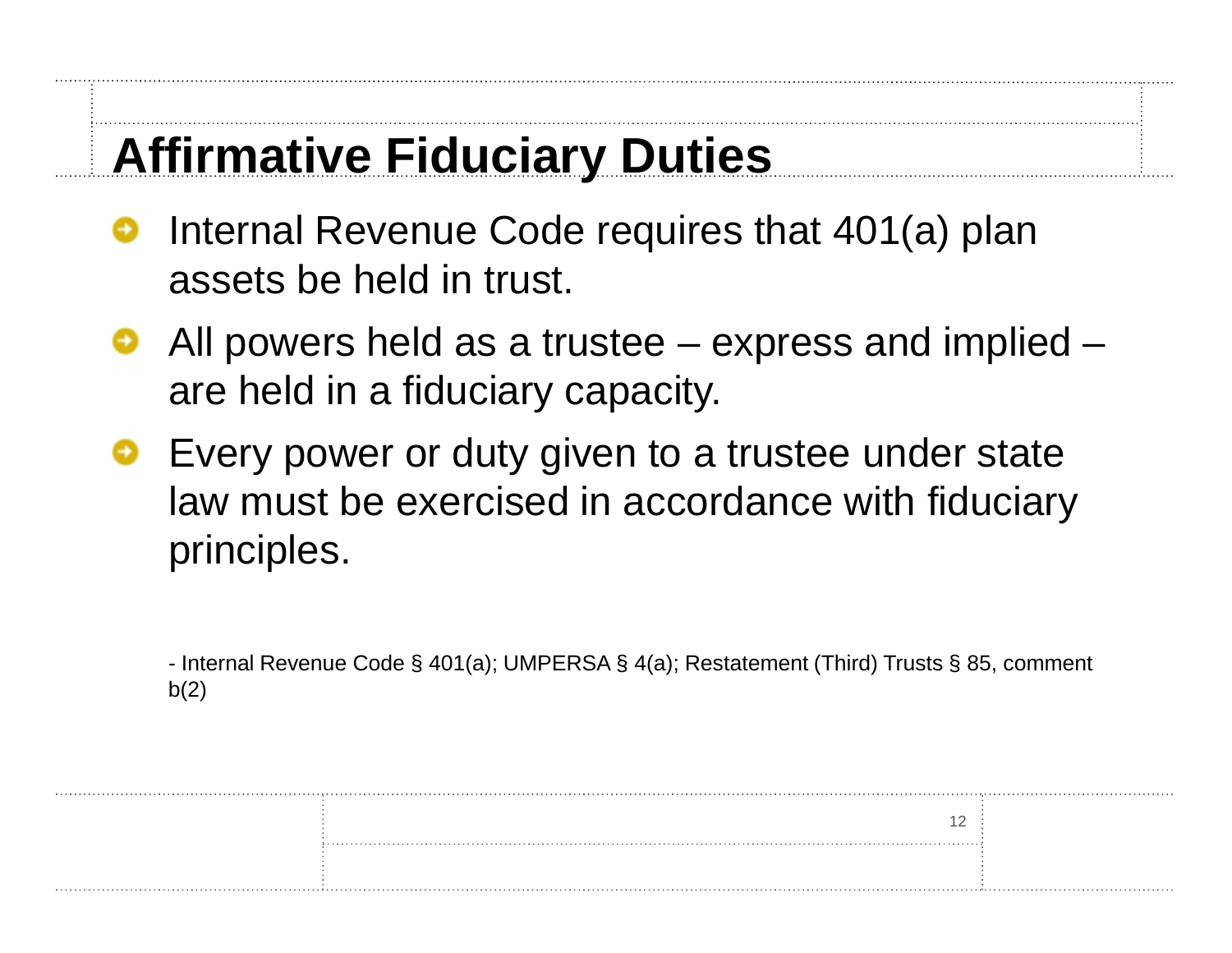#### **Affirmative Fiduciary Duties** *(cont'd)*

|         | Duty to act solely in the interest of participants and beneficiaries.                               |
|---------|-----------------------------------------------------------------------------------------------------|
|         | Duty to act for the exclusive purpose of providing benefits or paying reasonable plan expenses.     |
| Duty of | Duty to act independently and without conflicts of interest.                                        |
| Loyalty | Duty to act impartially among differing interests.                                                  |
|         | Duty to act with care, skill, prudence, and diligence of prudent person familiar with like matters. |
|         | Duty to be informed.                                                                                |
| Duty of |                                                                                                     |
|         | Duty to delegate responsibilities outside of expertise.                                             |

#### **Duty to Follow Plan Document**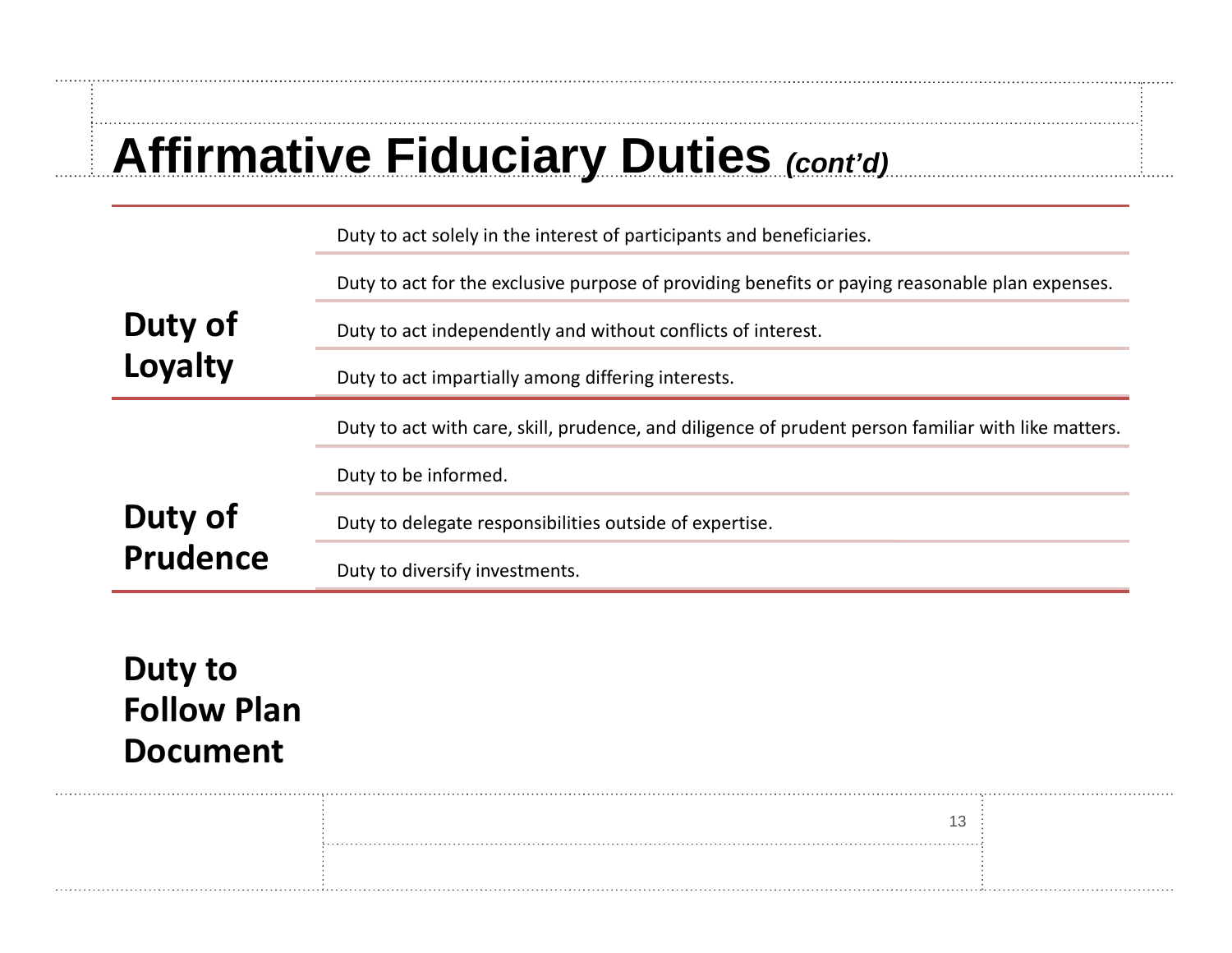## **Duty of Loyalty**

- Internal Revenue Code's **Exclusive Benefit Rule**:
	- This is a qualification requirement under the Internal Revenue Code.
- State laws regarding conflicts of interest
	- Avoid self-dealing that serve personal or business interest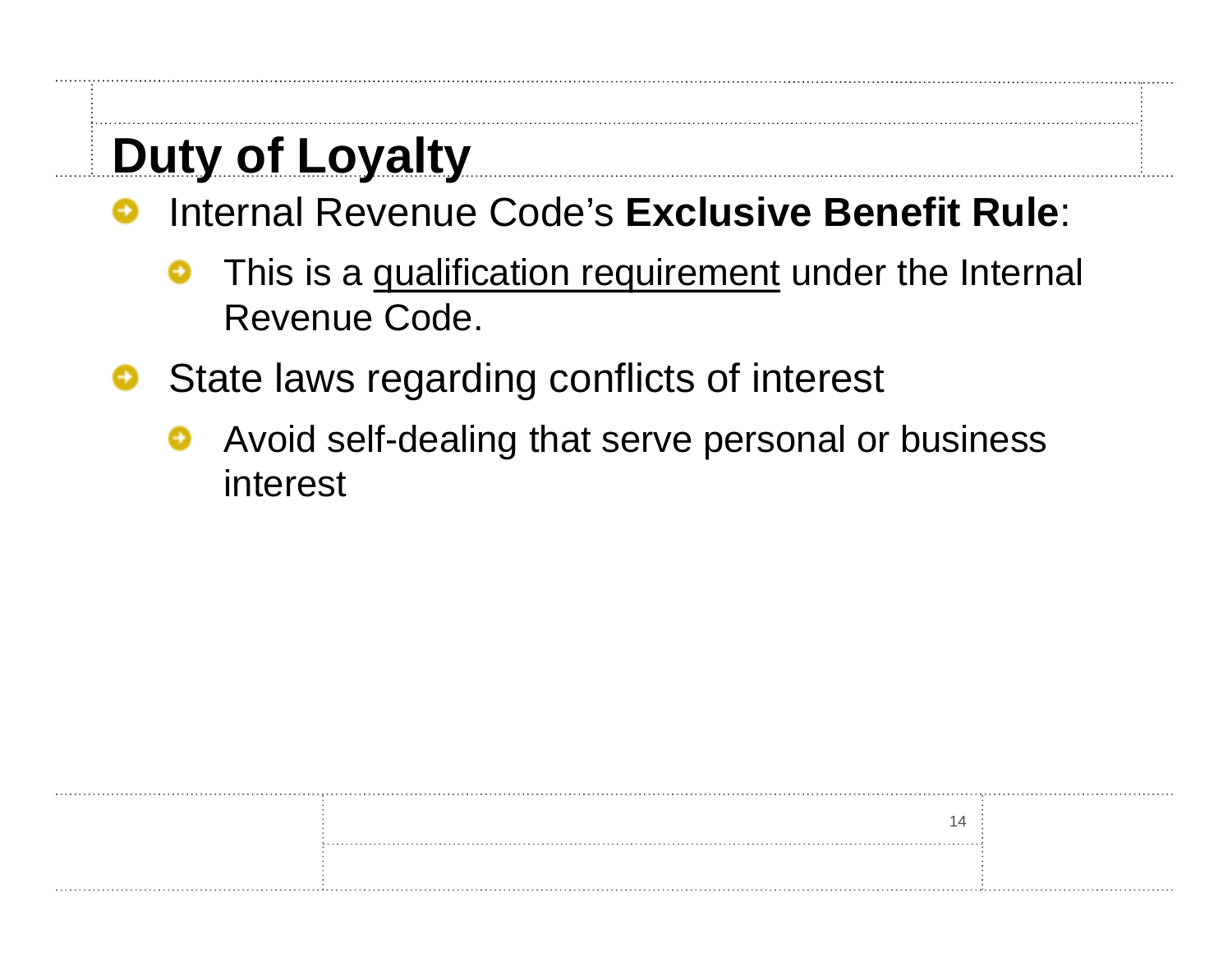## **Duty of Loyalty** *(cont'd)*

- **ERISA (private sector plans)** similarly requires fiduciaries to discharge their duties with respect to a plan for the *exclusive purpose* of
	- providing benefits to members and their beneficiaries; and
	- defraying reasonable expenses of administering the plan.

*-* ERISA § 404(a)(1); *see also* UMPERSA § 7(1); Restatement (Third) of Trusts § 78.

|  | . |
|--|---|
|  |   |
|  |   |
|  |   |
|  |   |
|  |   |
|  |   |
|  |   |
|  |   |
|  |   |
|  |   |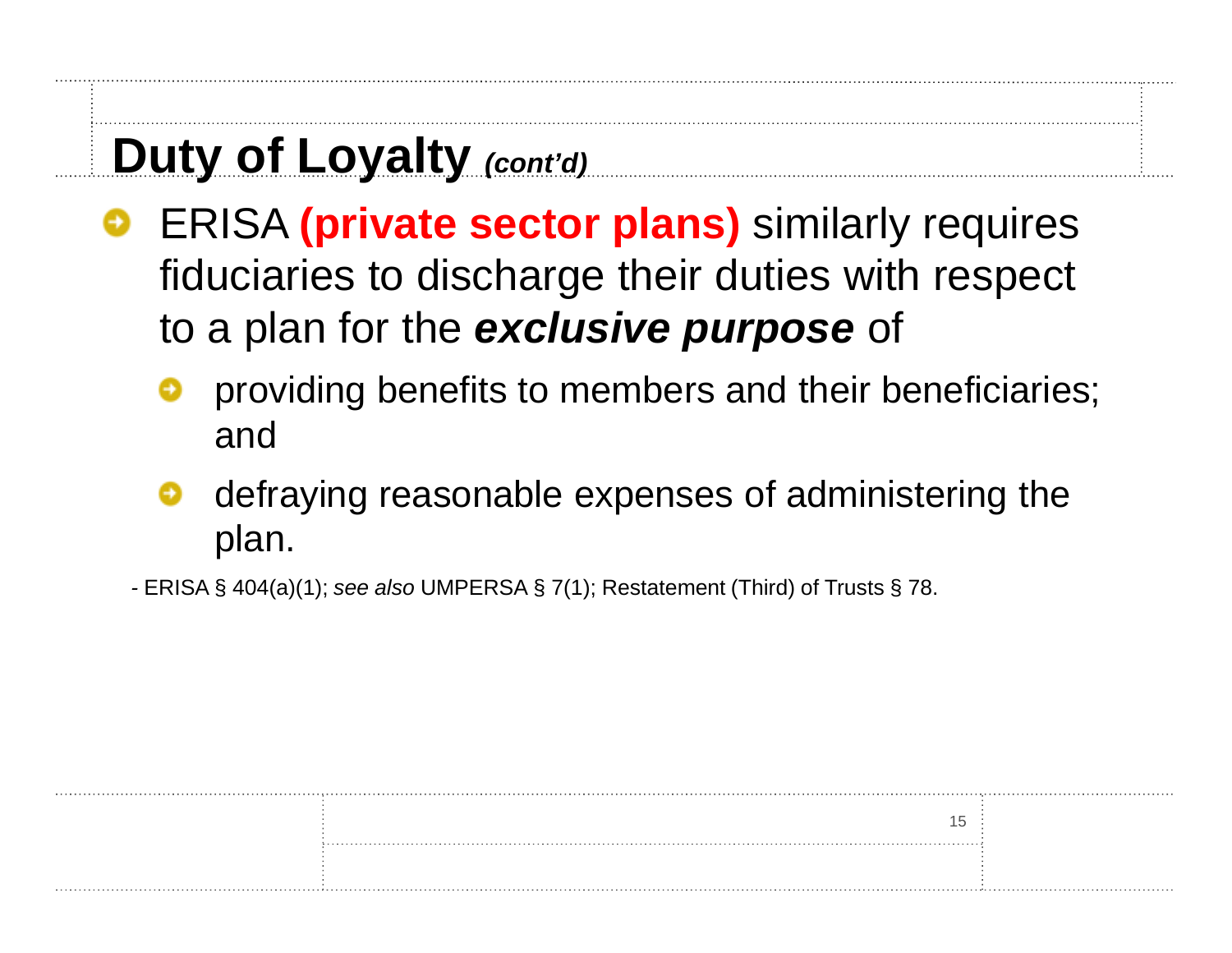## **Duty of Loyalty – Costs**

- A fiduciary shall discharge duties with respect to a plan incurring only costs that are appropriate and reasonable to administer the plan.
	- Fee transparency.
	- Understand what and how fees are paid.
- Only plan expenses can be paid from trusts (as opposed to settlor expenses).

16

- Internal Revenue Code § 401(a)(2); ERISA § 404(a)(1)(A);UMPERSA § 7(5)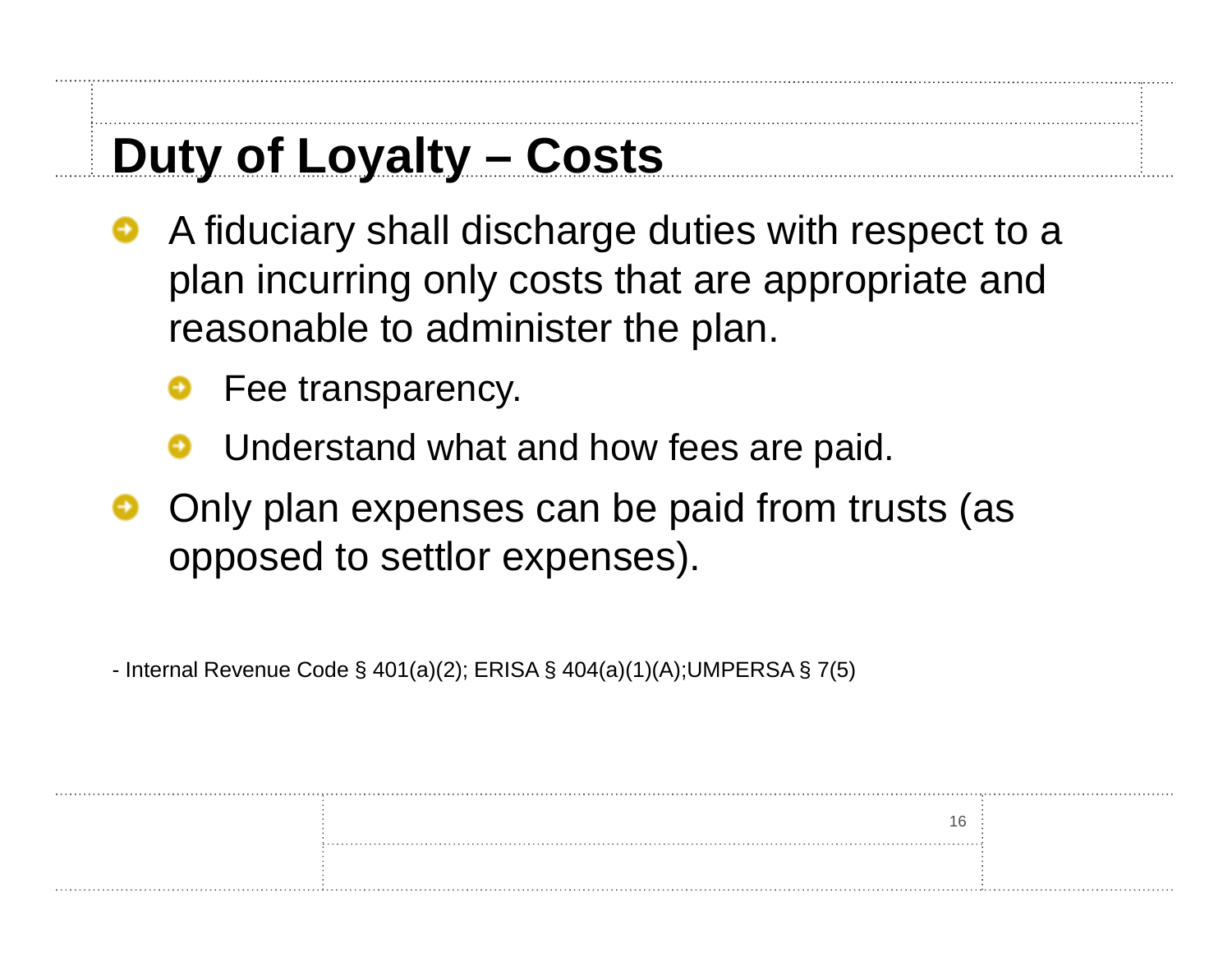#### **Duty of Loyalty – Practical Impact**

- A fiduciary has a duty to act in the interest of the trust **as if it had no other competing interests to protect**.
	- Cannot act for fiduciary's own interest.
	- Cannot be influenced by the interest of any third person.
	- **Must set aside the interests of the party that** appoints the fiduciary.
		- Not an agent for the party that appoints fiduciary

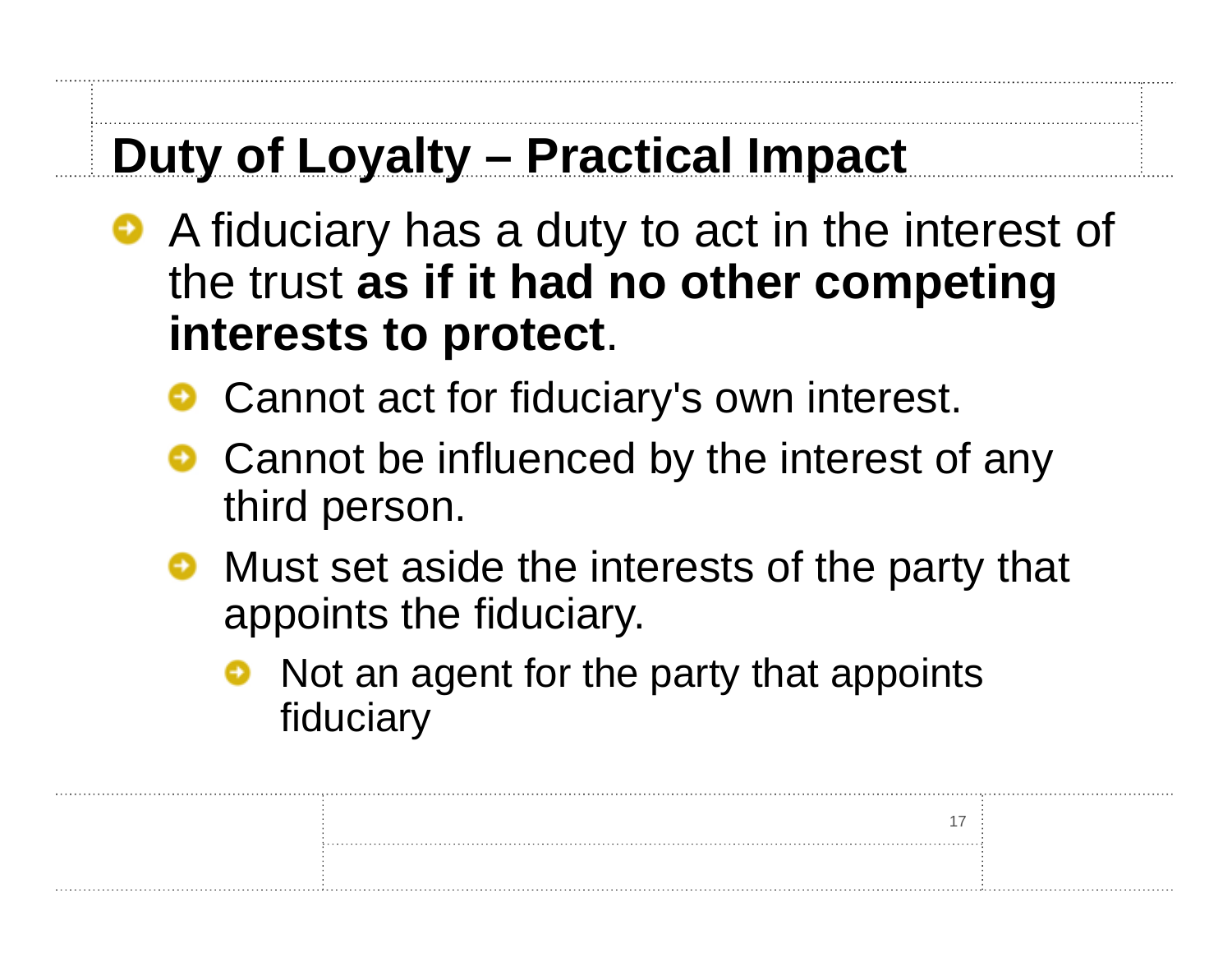#### **Duty of Prudence**

- If a fiduciary does not have the skills, must hire expert pursuant to a prudent process.
- State statutes may require certain types of expertise, *e.g.*, investment expertise.
	- May need experts to manage investments, fund selection, and oversight of investments

|  | . |
|--|---|
|  |   |
|  |   |
|  |   |
|  |   |
|  |   |
|  |   |
|  |   |
|  |   |
|  |   |
|  |   |
|  |   |
|  |   |
|  |   |
|  |   |
|  |   |
|  |   |
|  |   |
|  |   |
|  |   |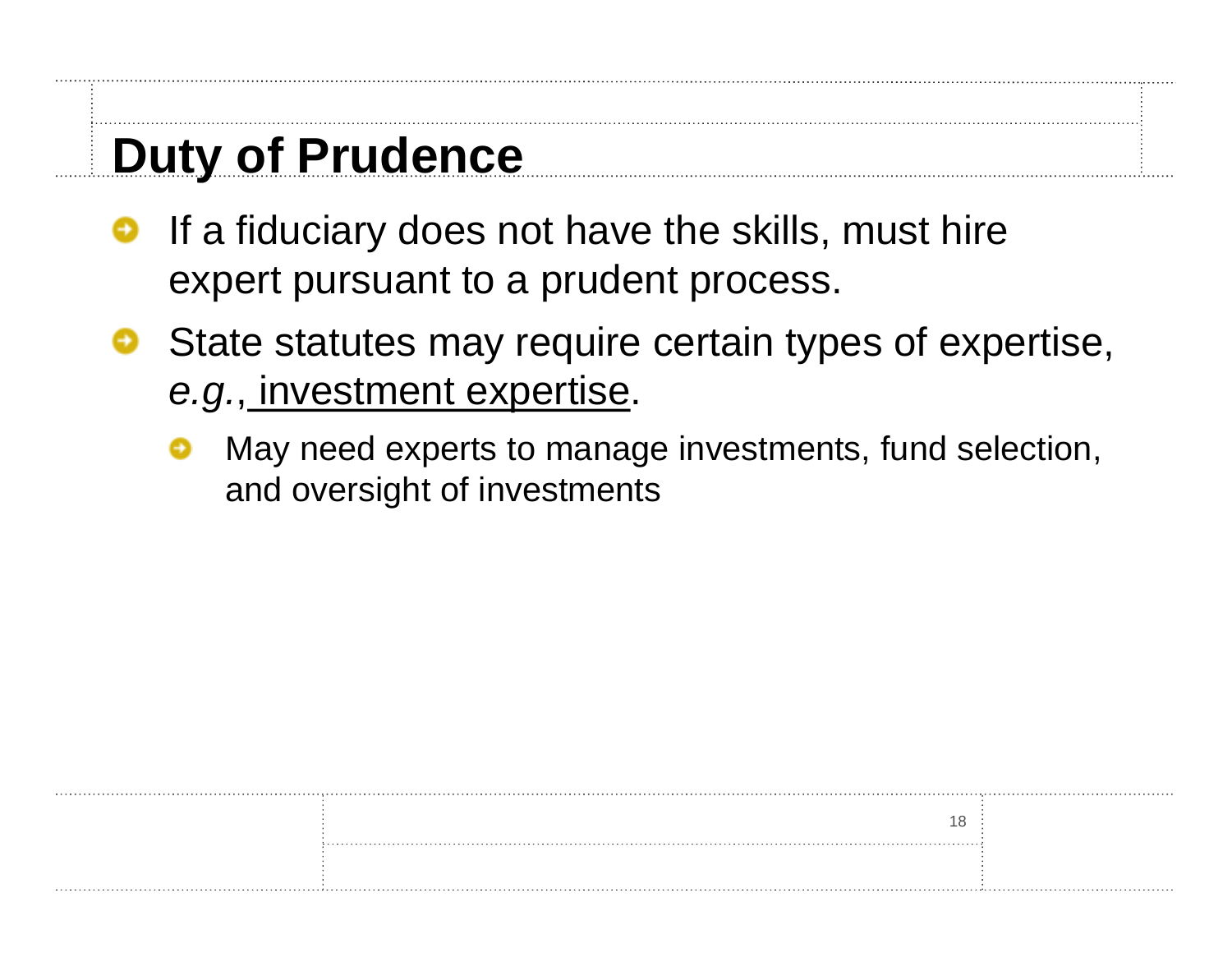#### **Duty of Prudence – Delegation**

- Documentation should be clear and consistent with respect to the process of delegation.
- **•** Specific duties and responsibilities of the delegate should be set out in writing, approved by the fiduciary, and accepted by the delegate.
- Delegation is a fiduciary act
	- Must delegate prudently and in accordance with the written plan.

- Must monitor delegate.
- Fees and costs must be reasonable.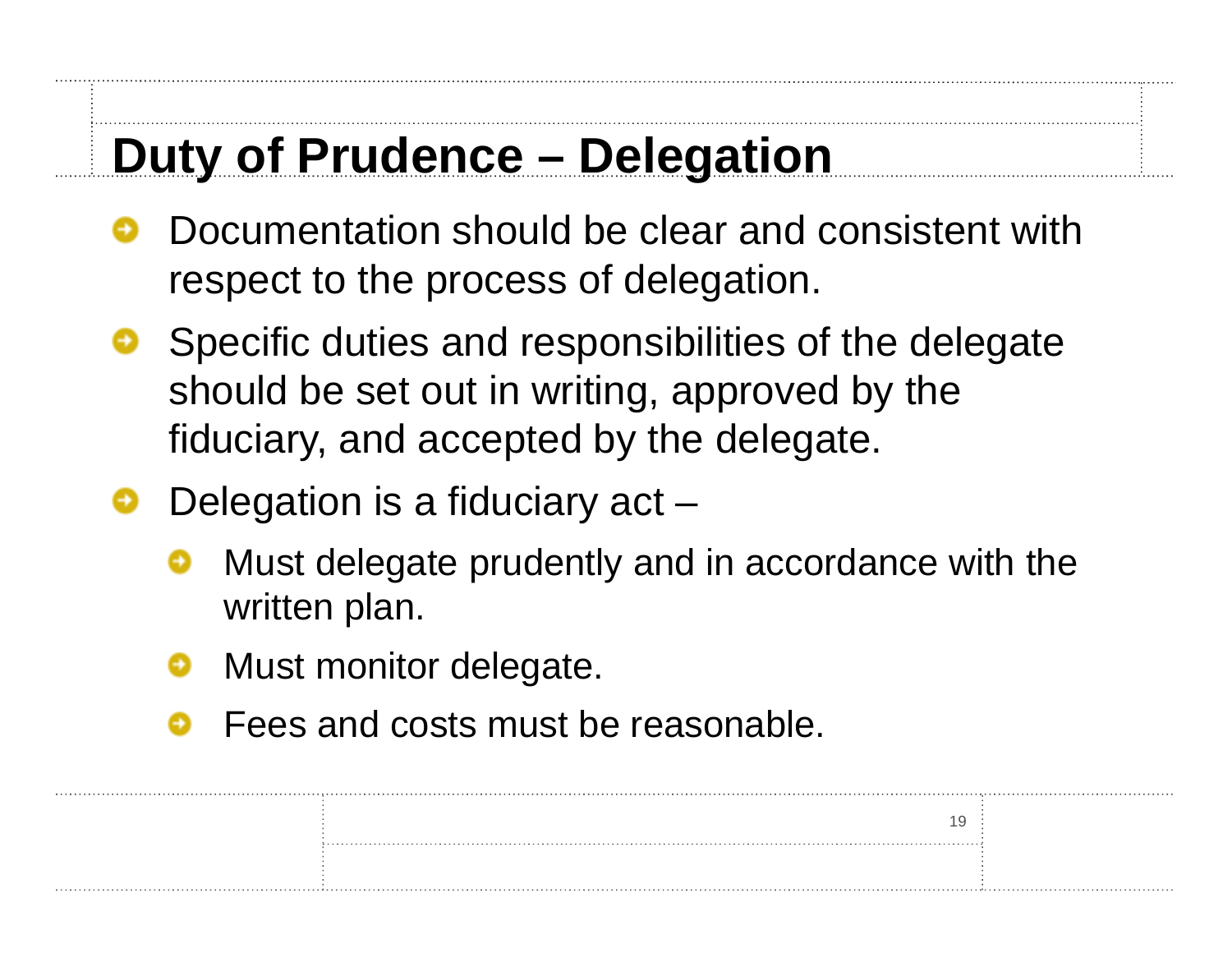#### **Duty of Prudence – Practical Impact**

- Retain expertise when needed.
- Develop written processes and methods of evaluations for making investment decisions.
- Follow written procedures.
- Establish internal controls to verify written policies are updated regularly and implemented appropriately.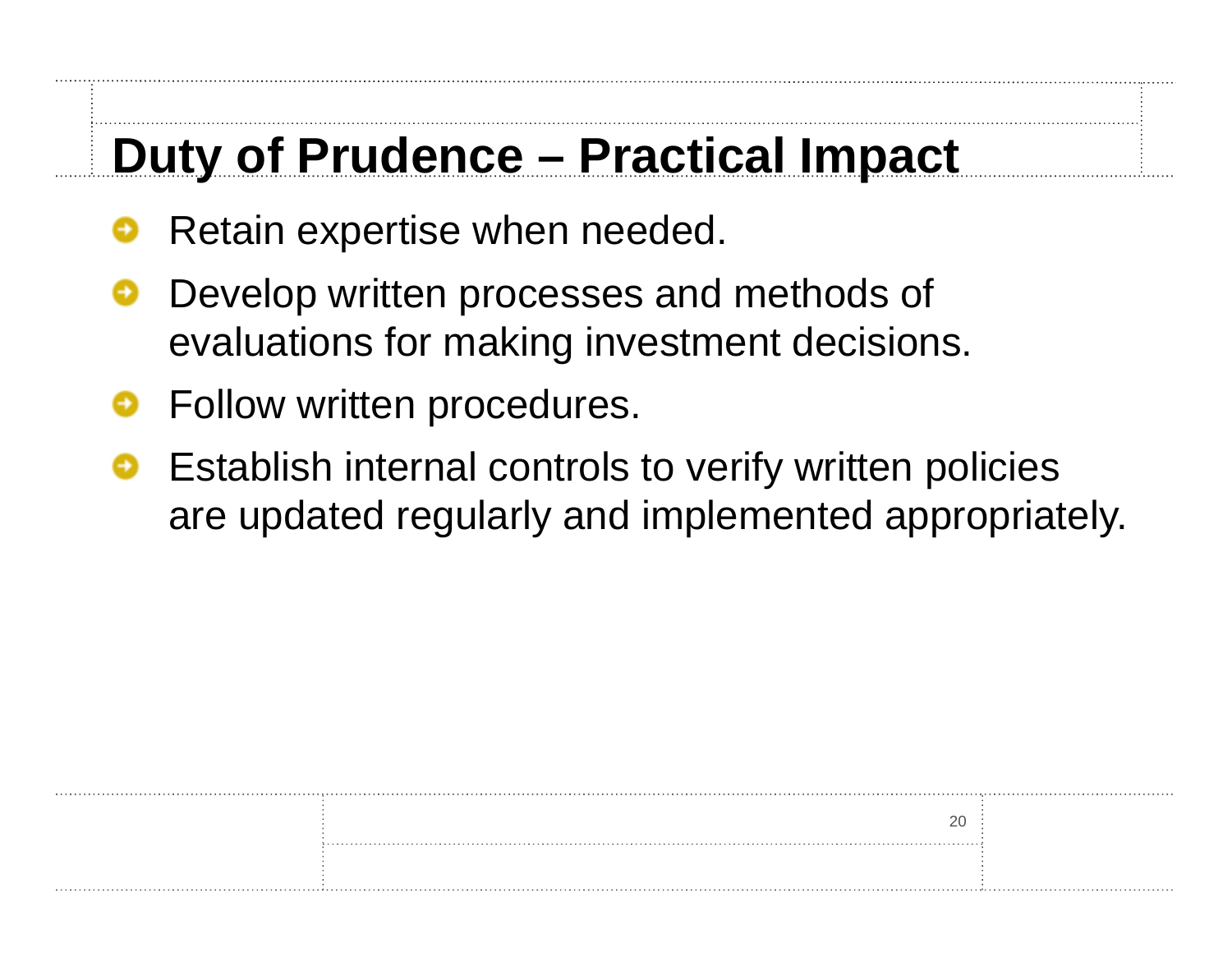#### **Duty of Prudence - Diversify**

- In investing and managing assets of a retirement system, a fiduciary with authority to select assets shall diversify the investments.
- **•** Fundamental to the prudent management of risk to allow participants the opportunity to diversify their individual accounts.

*-* UMPERSA § 8(2); Restatement (Third) of Trusts, § 90(b); ERISA § 404(a)(1)(C)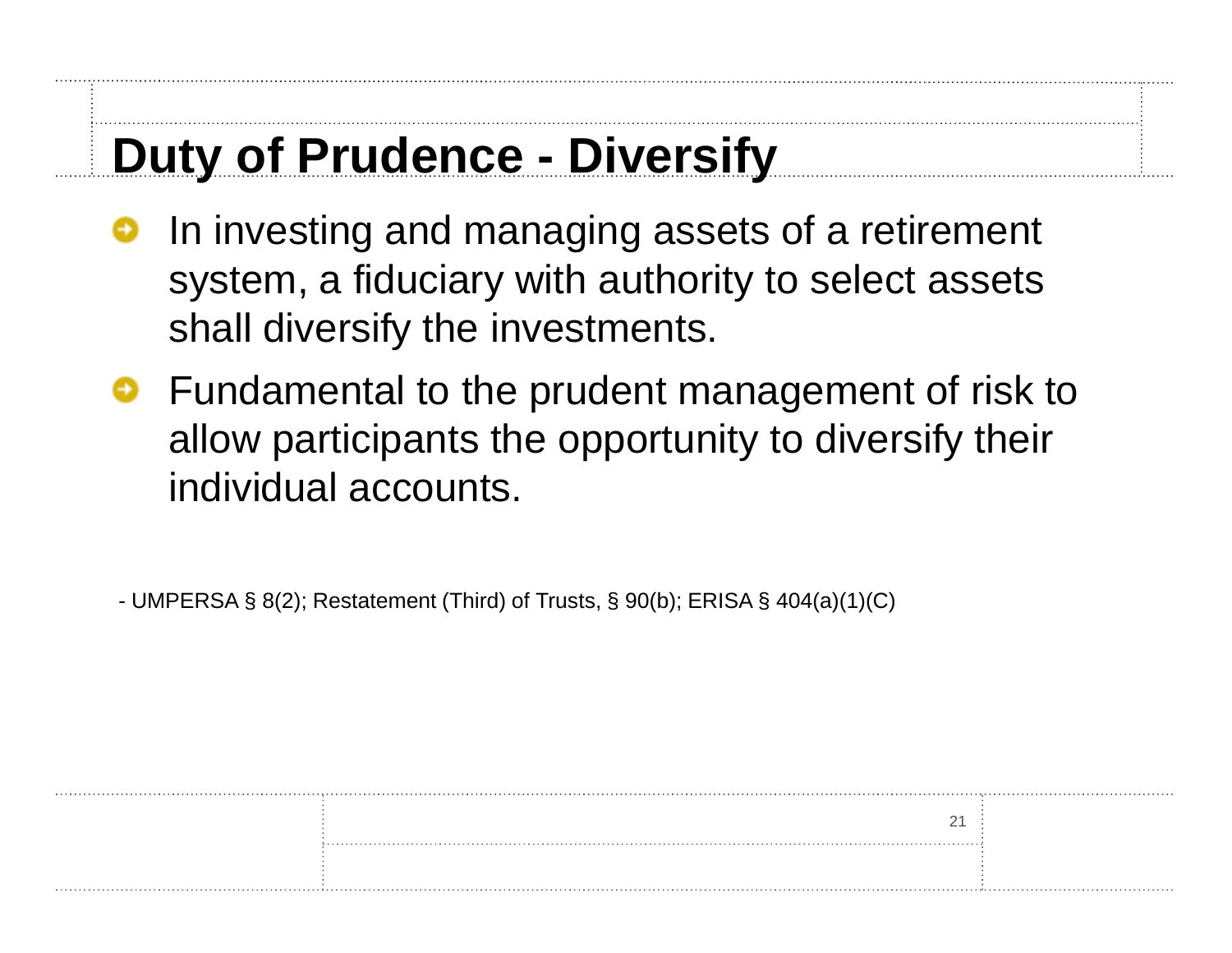#### **Duty of Prudence - Continuing Duty to Monitor**

Common law of trusts recognizes a **continuing responsibility** to monitor investments after initial selection:

> *"[A] trustee's duties apply not only in making investments but also in monitoring and reviewing investments, which is to be done in a manner that is reasonable and appropriate to the particular investments, courses of action, and strategies involved*." Restatement (Third) of Trusts.

> > 22

Supreme Court in *Tibble v. Edison International* looked to common law in finding that trustee has a **continuing duty under ERISA** to monitor and remove imprudent investment options.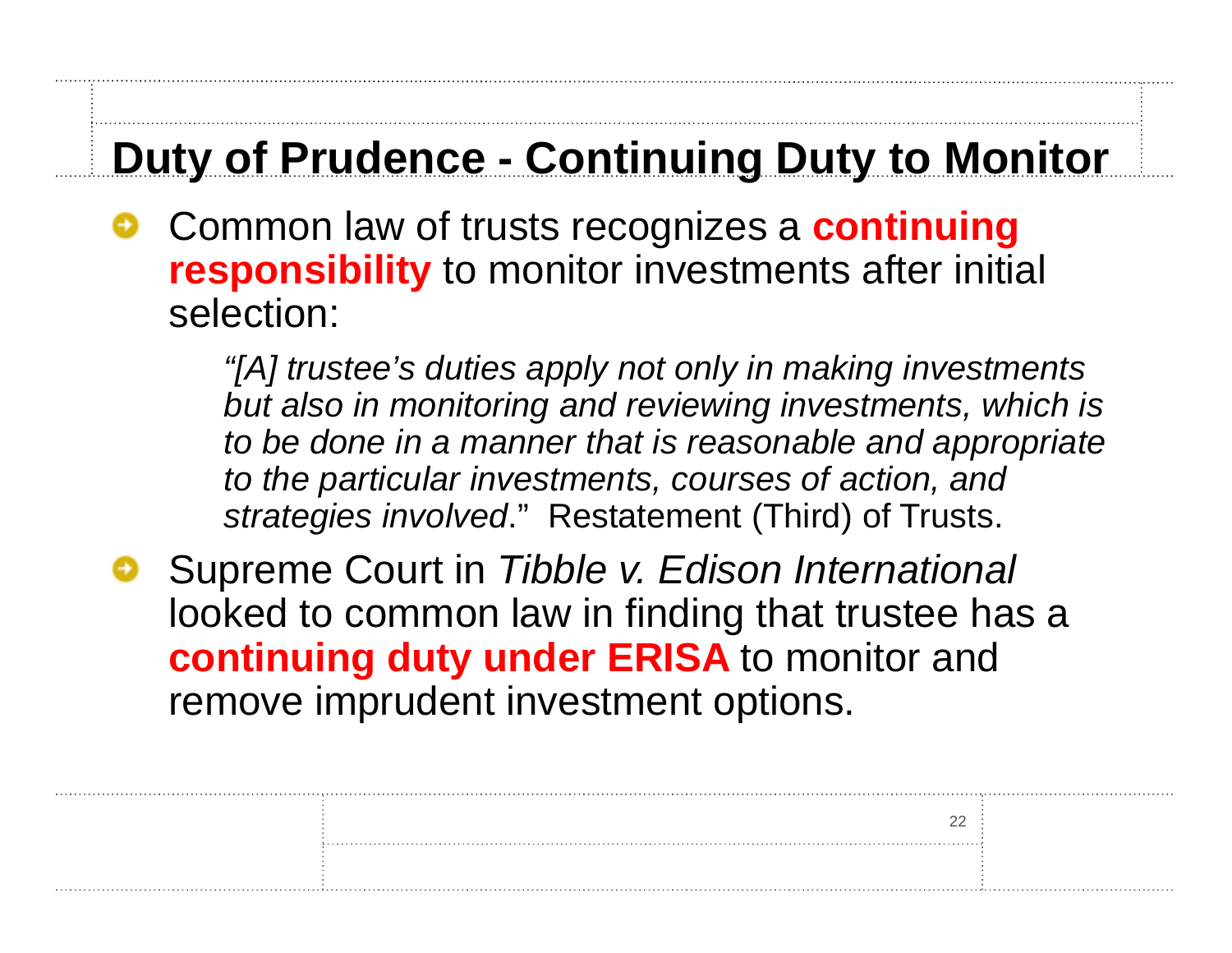#### **Continuing Duty to Monitor – Practical Impact**

- Conduct regular investment reviews comparing with peer groups and benchmarks.
- Compare expenses and assets classes.
- Determine whether certain investments should be placed on a watch list or replaced.
- Consider adoption of Investment Policy Statement

23

Follow IPS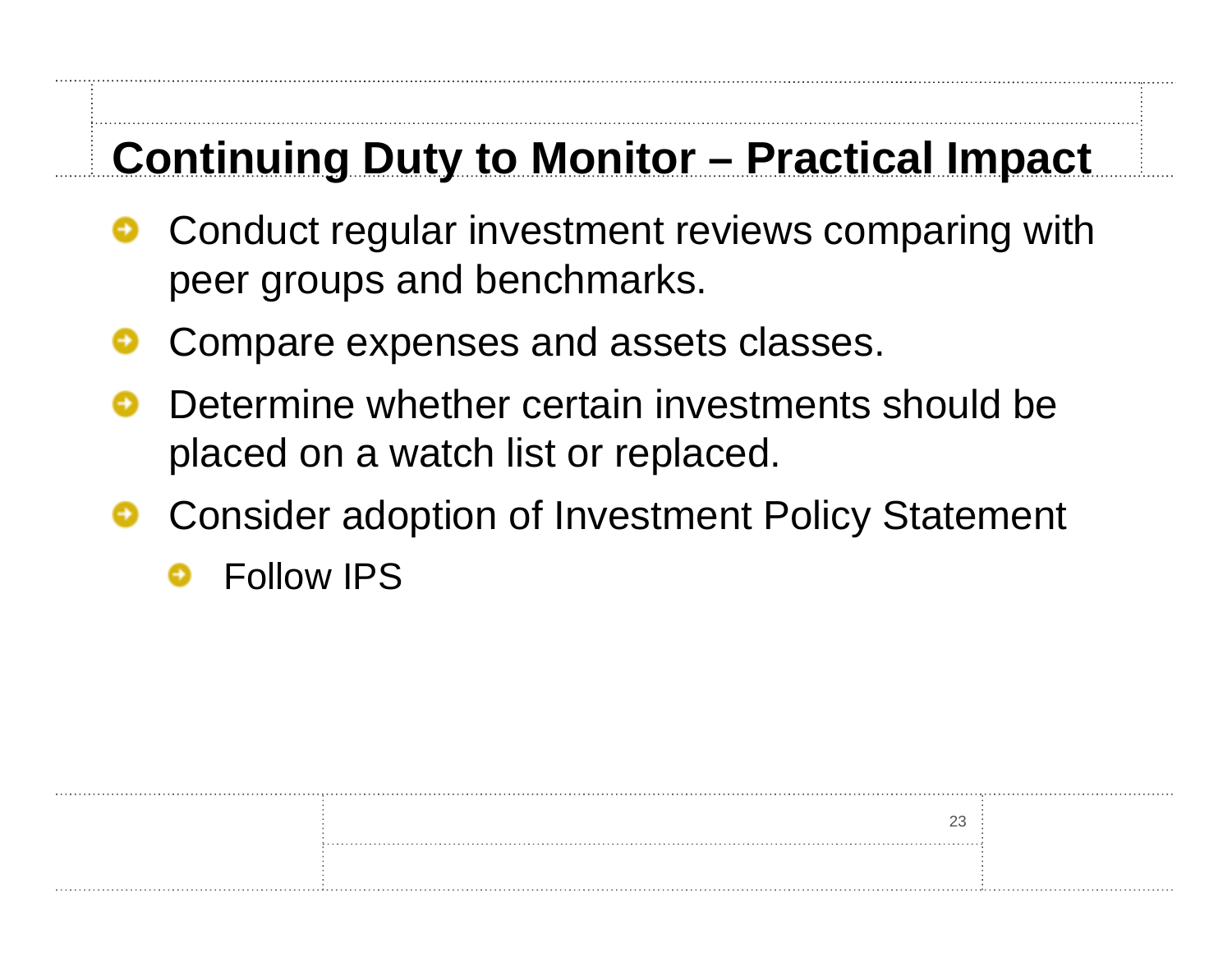#### **Duty to Follow Plan Documents**

- Fiduciary duty to administer a plan in good faith in accordance with its **written terms – "by the book."**
	- Plan includes the statutes, administrative rules, and administrative procedures.
- Burden on fiduciary to understand the governing documents of the plans and the context in which the plans exist.

- ERISA § 404(a)(1)(C); Restatement (Third) of Trusts § 76.

| ~ |  |
|---|--|
|   |  |
|   |  |
|   |  |
|   |  |
|   |  |
|   |  |
|   |  |
|   |  |
|   |  |
|   |  |
|   |  |
|   |  |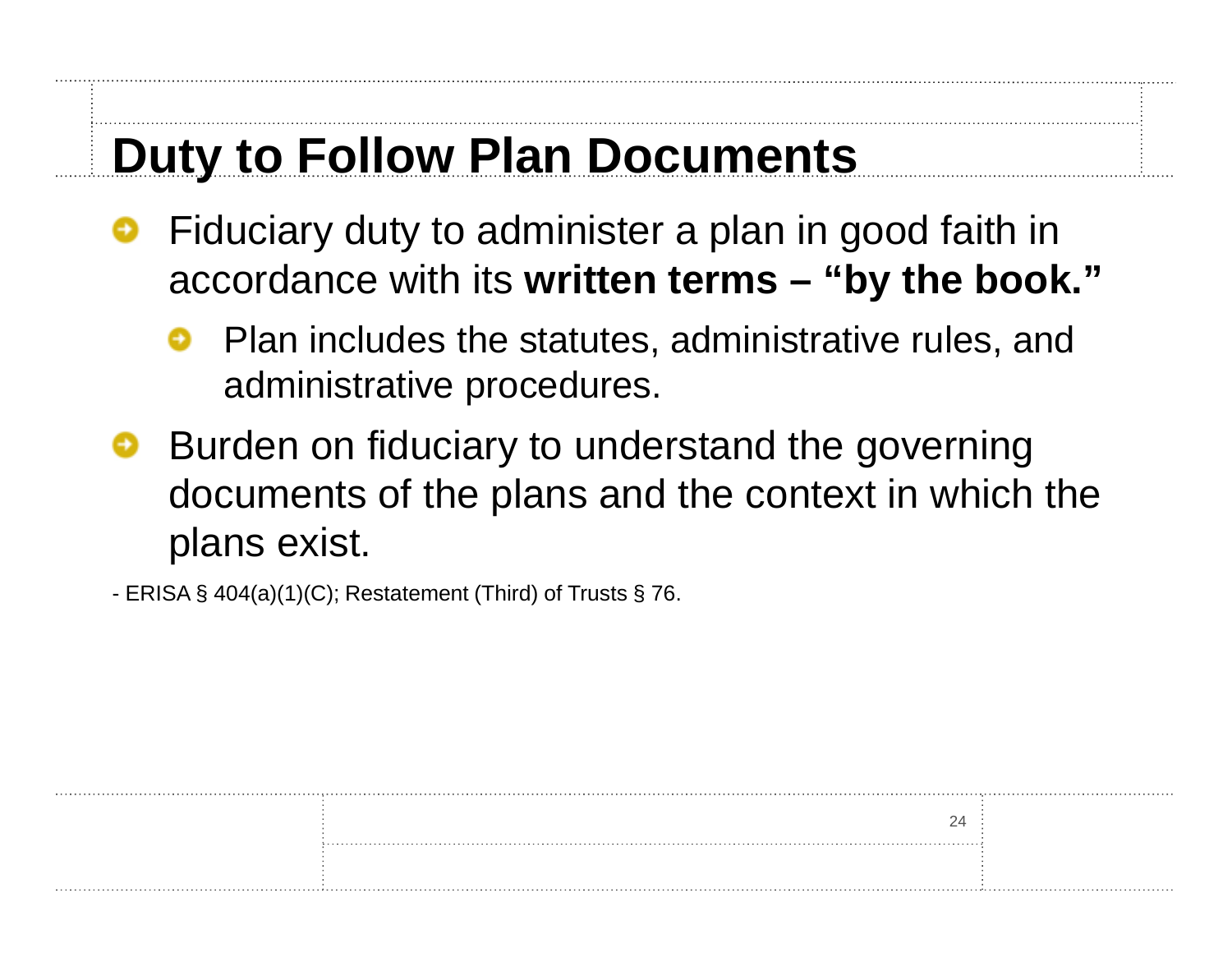#### **Duty to Follow Plan Documents – Practical Impact**

- Consider whether documents address revenue Θ sharing or other unallocated amounts
	- How are these used? Plan expenses? Allocated to ● participants?
	- How often distributed?

|   | . |
|---|---|
|   |   |
|   |   |
| ∼ |   |
|   |   |
|   |   |
|   |   |
|   |   |
|   |   |
|   |   |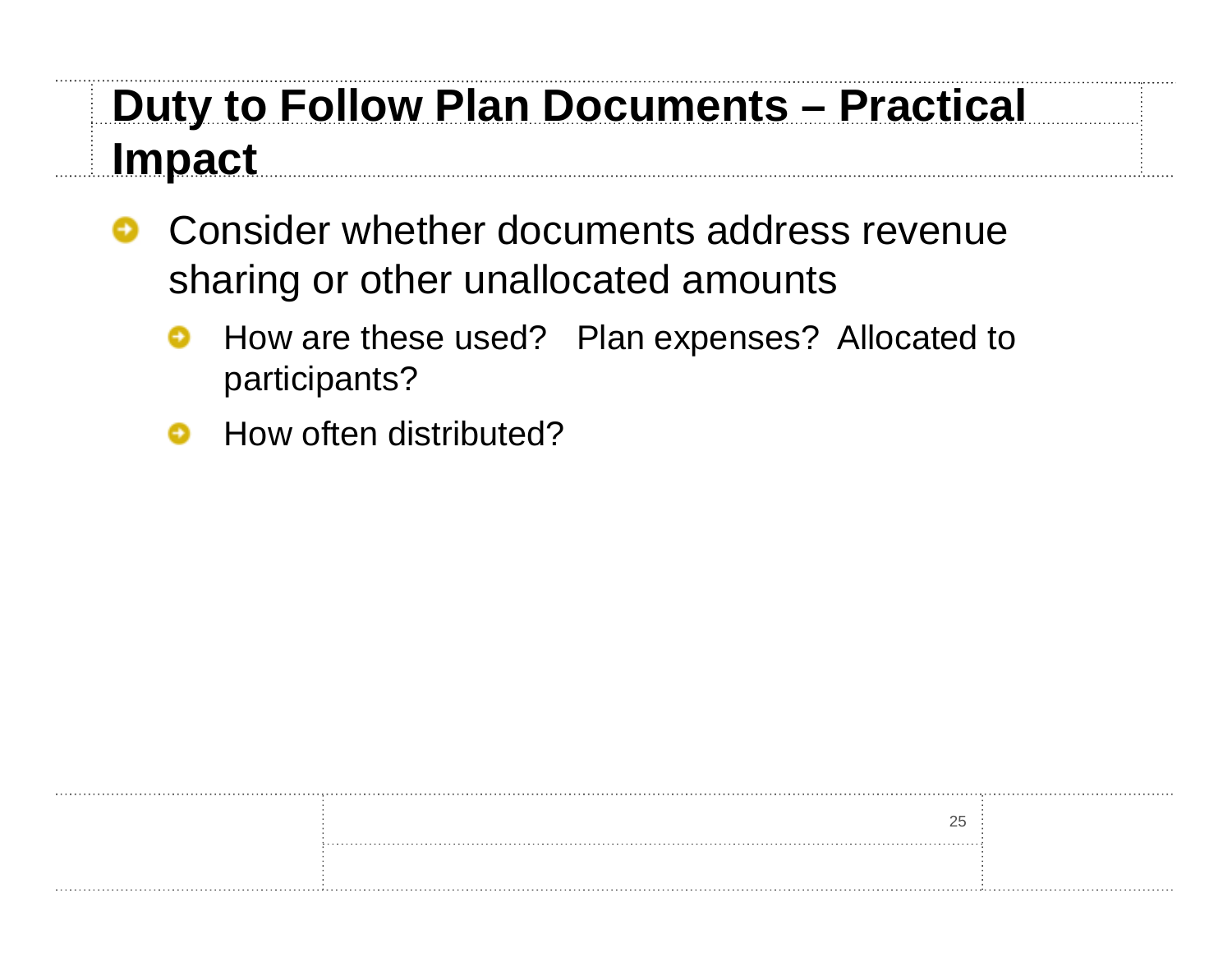#### **Negative Duties – Prohibited Transactions**

**A fiduciary m ay not:** Deal with plan assets in his or her own interest.

Pay unreasonable compensation for services performed.

Make a purchase for more than adequate consideration or a sale for less than adequate consideration (e.g. transactions involving the settlor).

Act on behalf of a party whose interests are adverse to the plan or participants.

Receive anything of value from any party in connection with a transaction involving plan assets.

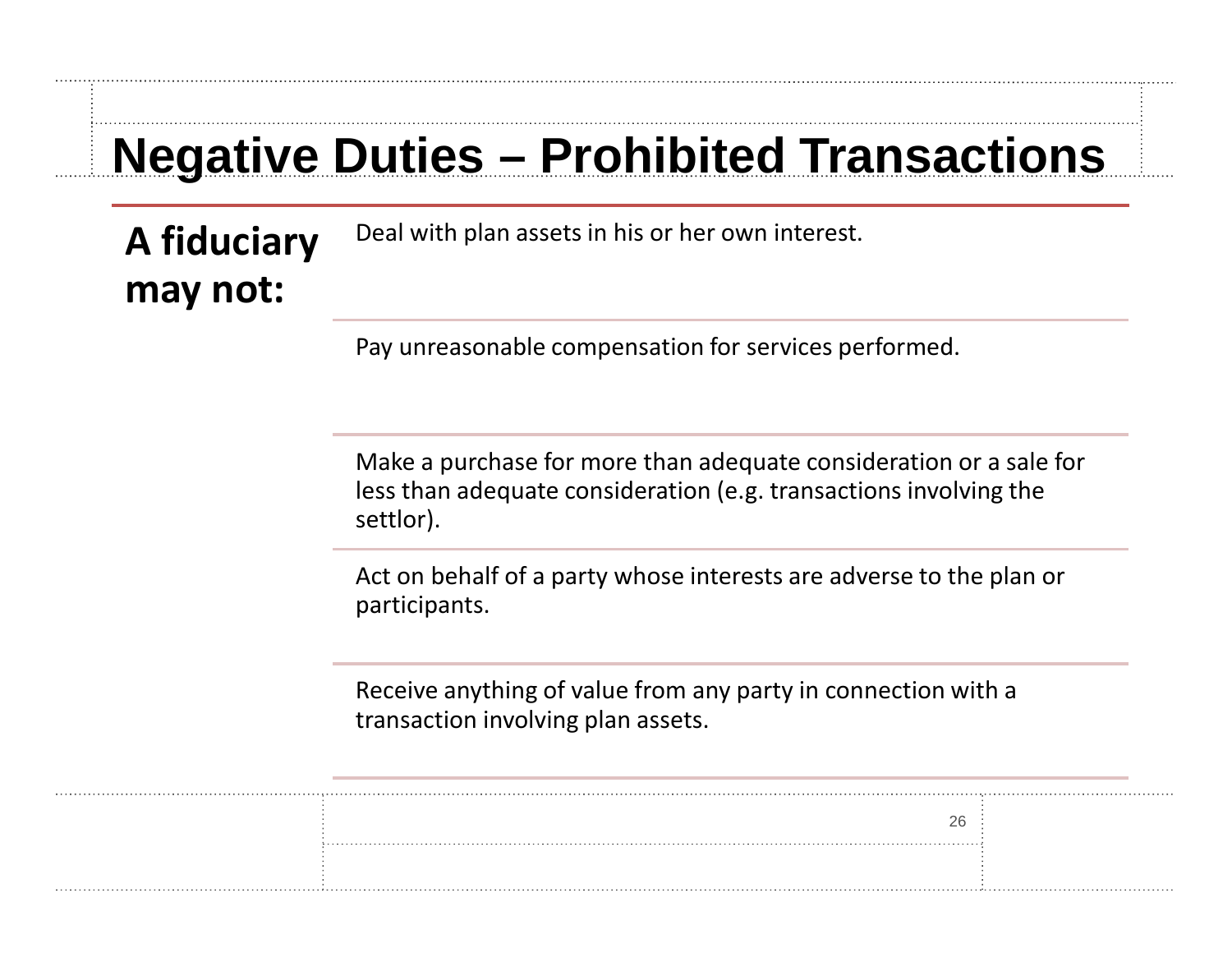#### **Key Takeaways**

Highest duty known to law.

#### **Objective standard:**

- Prudent "expert" standard.
- Good faith is not sufficient.
- . If you don't know, learn or hire an expert.

27

#### If it is not documented, it never happened.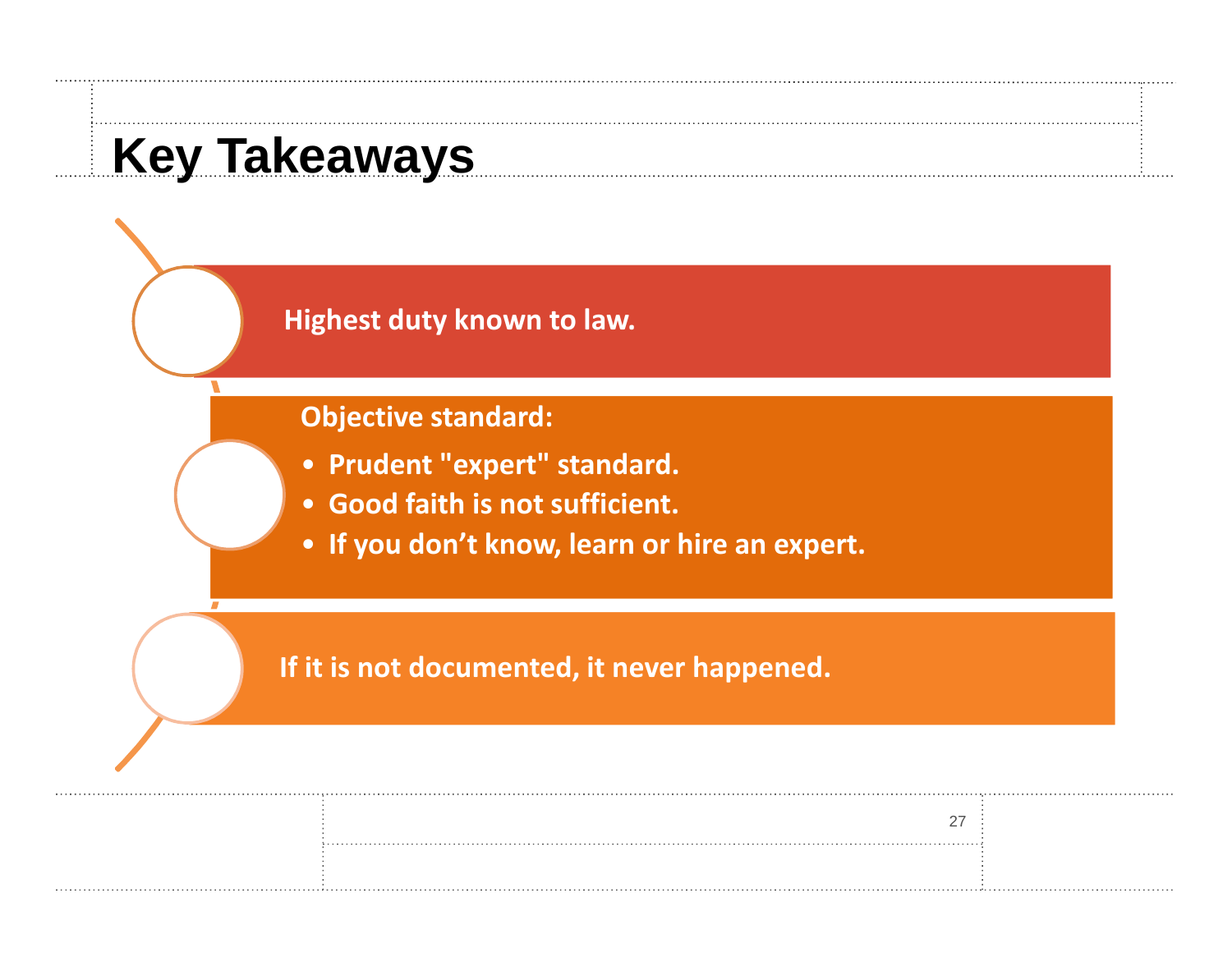# **What about participant directed** investments?

| $\sim$   |  |
|----------|--|
| <u>_</u> |  |
|          |  |
|          |  |
|          |  |
|          |  |
|          |  |
|          |  |
|          |  |
|          |  |
|          |  |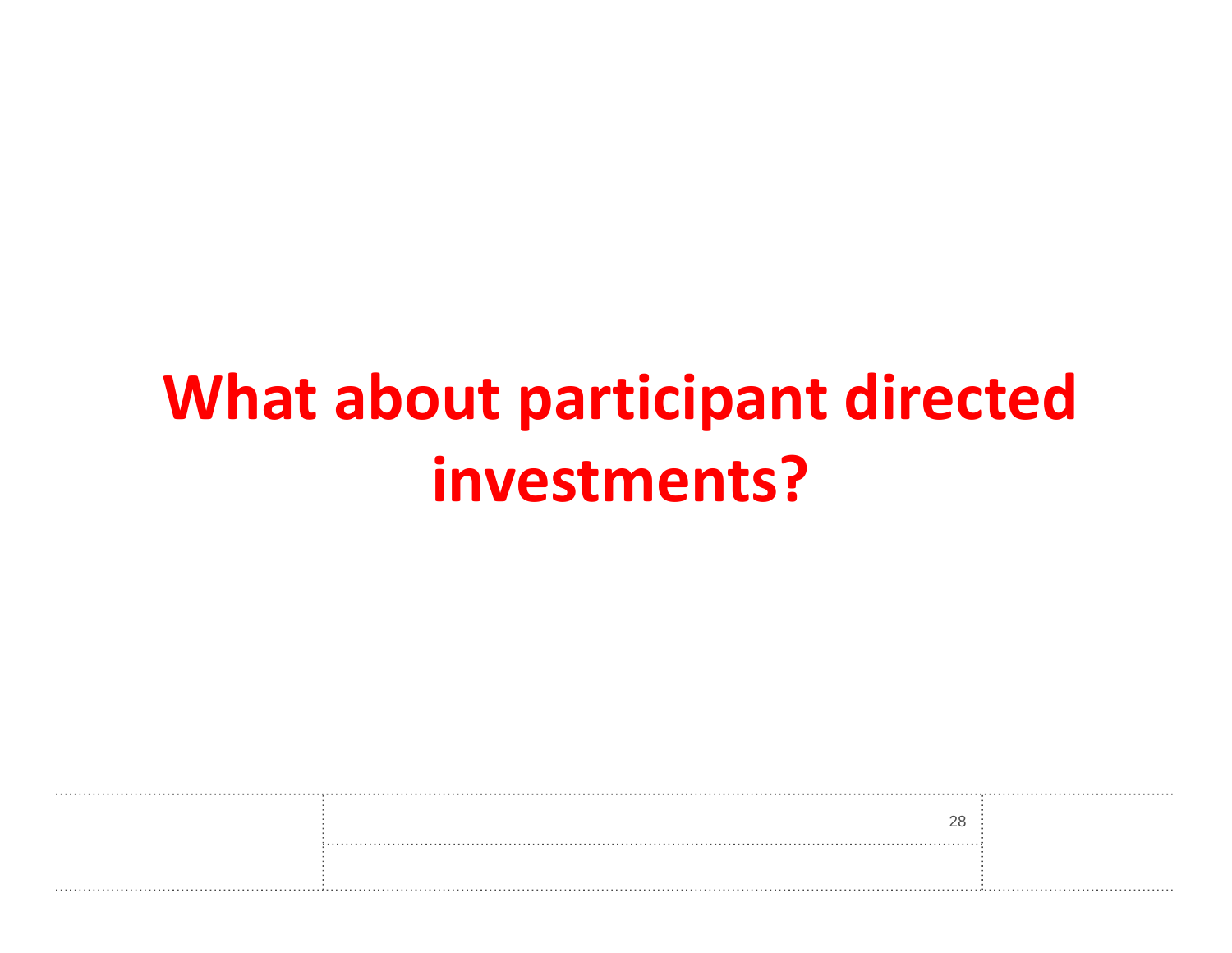#### **Responsibilities**

- Participant
	- Control and responsibility for investment outcomes
- **•** Plan Fiduciary
	- Maintain the plan
	- **•** Educate participants
		- Newsletters, pamphlets, website, workshops, seminars, etc.

- **•** Select and monitor investment options and service providers
- Control Plan expenses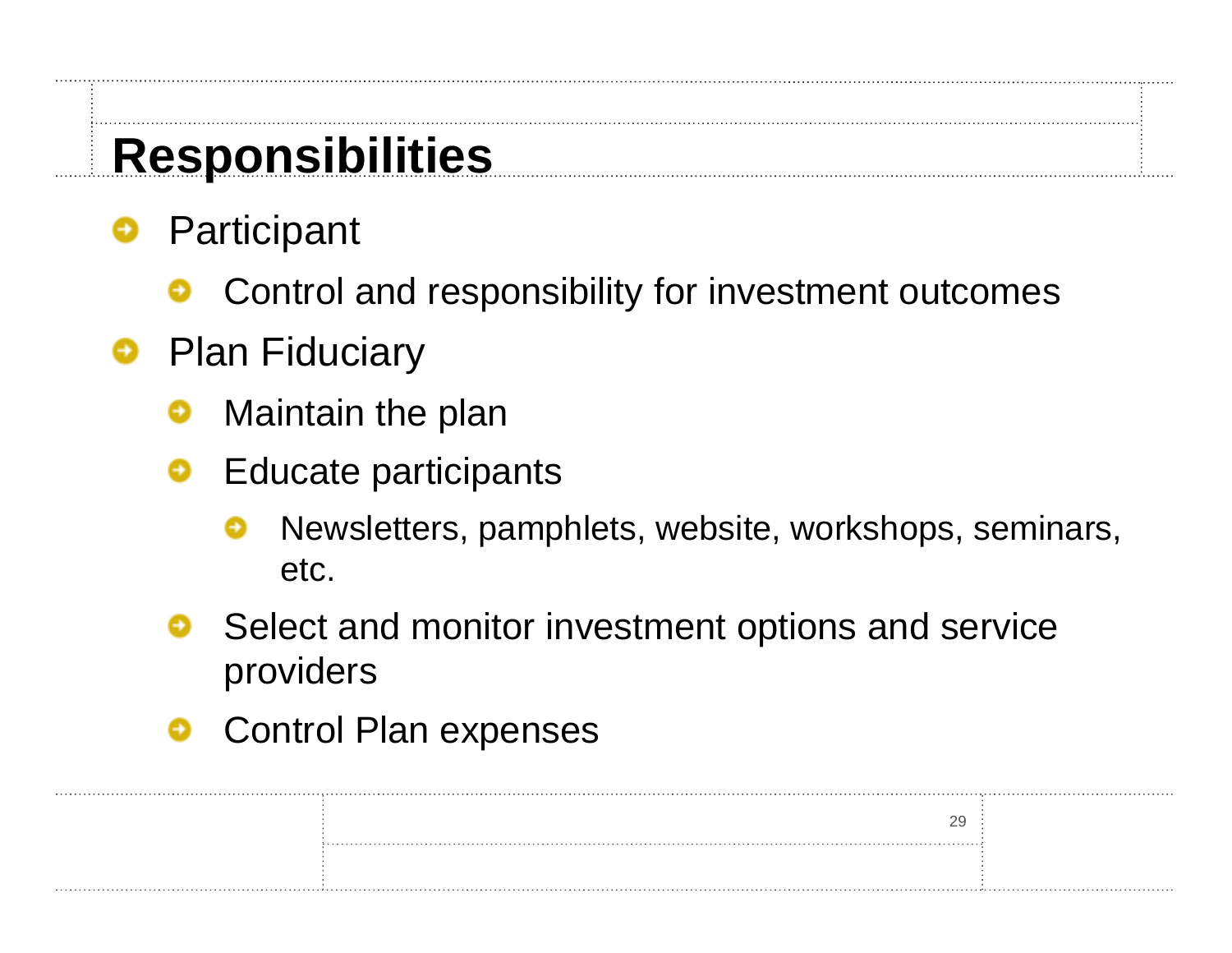# **Mitigating Liability**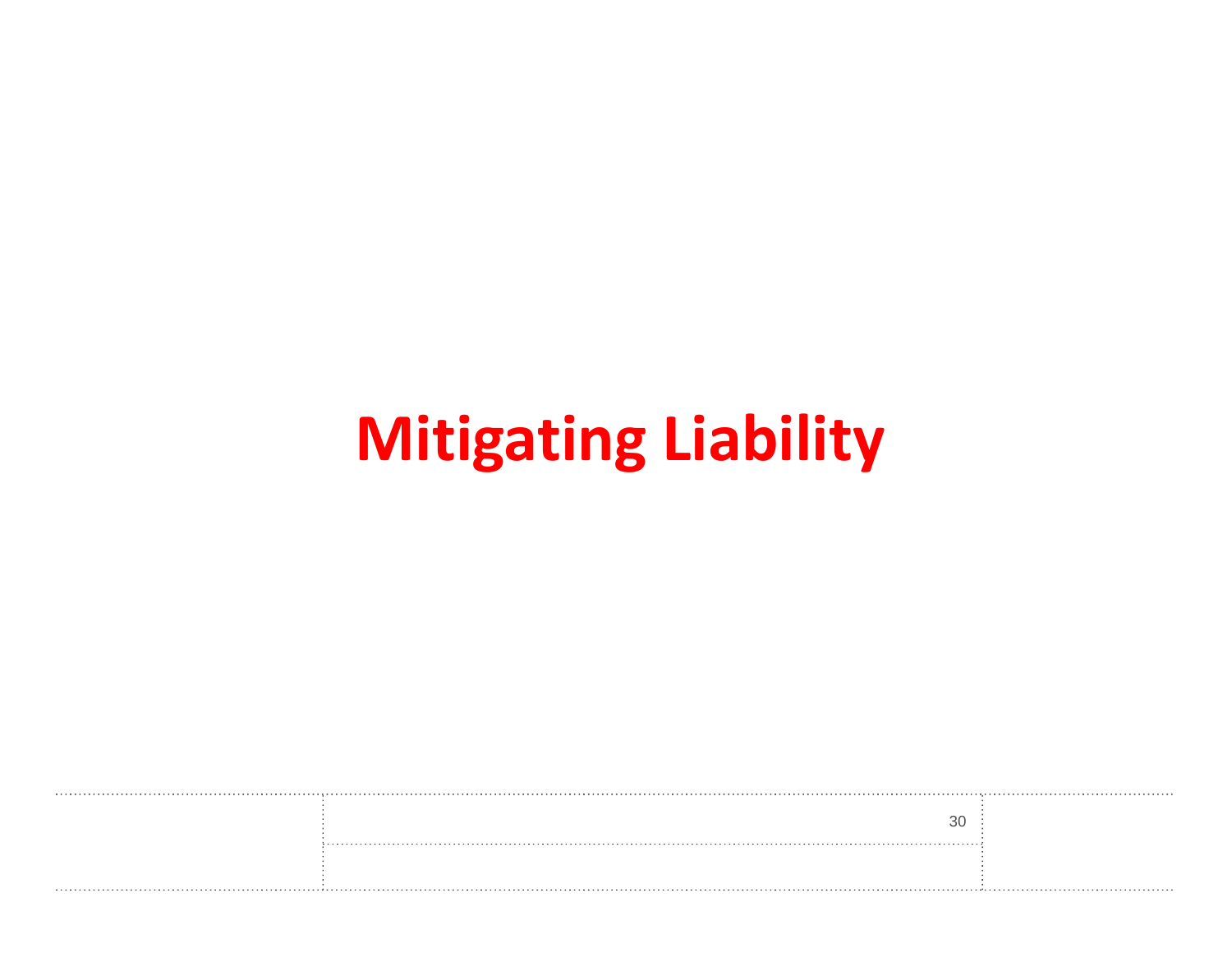## **Sovereign Immunity**

- State constitution or statutes may provide some protection.
- May also have public officer protection or other State employee immunity or indemnification.
- Often will still require good faith demonstration.

|  | . |
|--|---|
|  |   |
|  |   |
|  |   |
|  |   |
|  |   |
|  |   |
|  |   |
|  |   |
|  |   |
|  |   |
|  |   |
|  |   |
|  |   |
|  |   |
|  |   |
|  |   |
|  |   |
|  | . |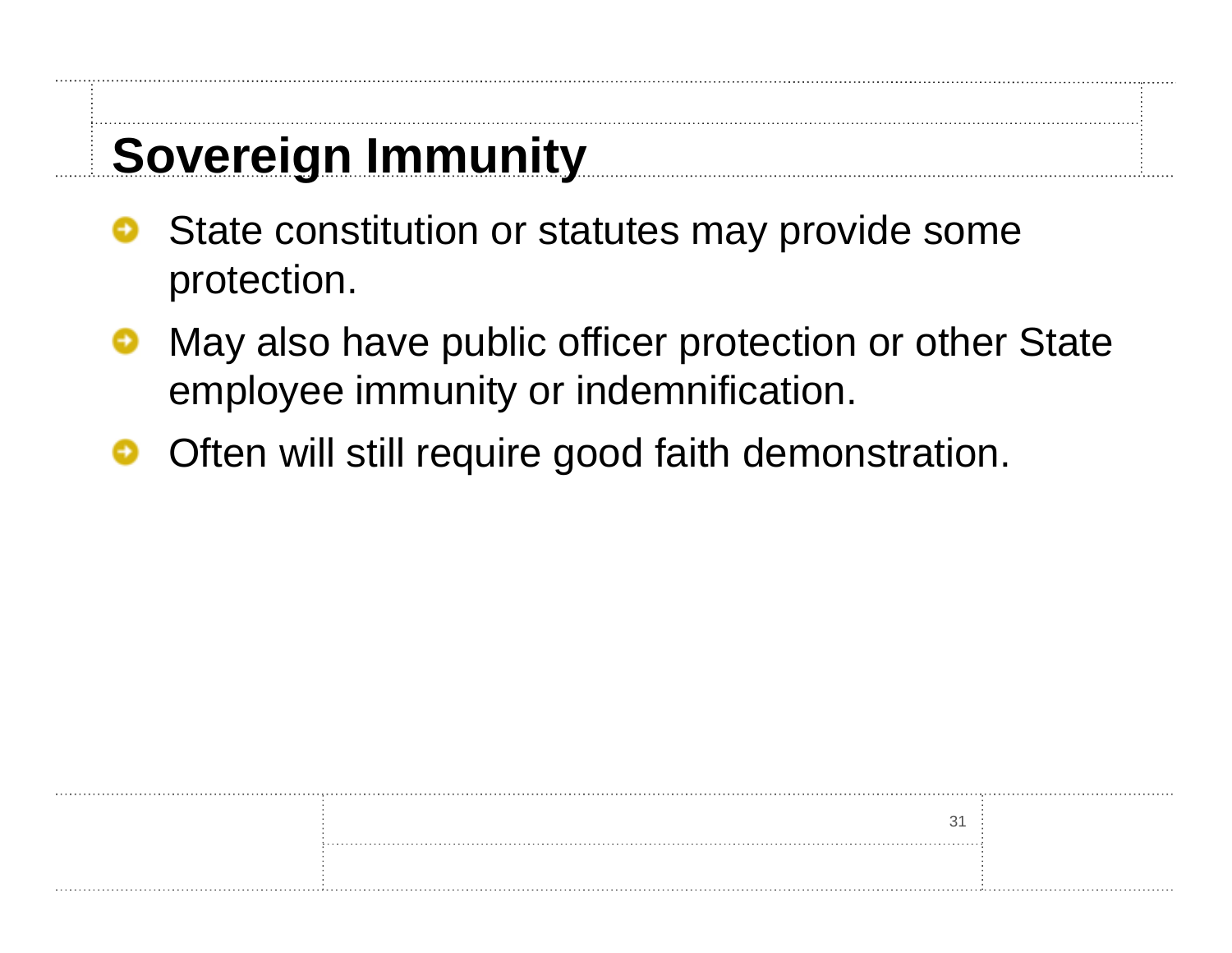#### **The Focus is on Prudence**

- Focus on procedural prudence.
- Courts have held the test of prudence is one of conduct and process, and not one of result.

"*Trustees and fiduciaries are not insurers. Not every investment or management decision will turn out in the light of hindsight to have been successful. Hindsight is not the relevant standard*."

32

– UMPERSA § 10(1); see also Restatement (Third) of Trusts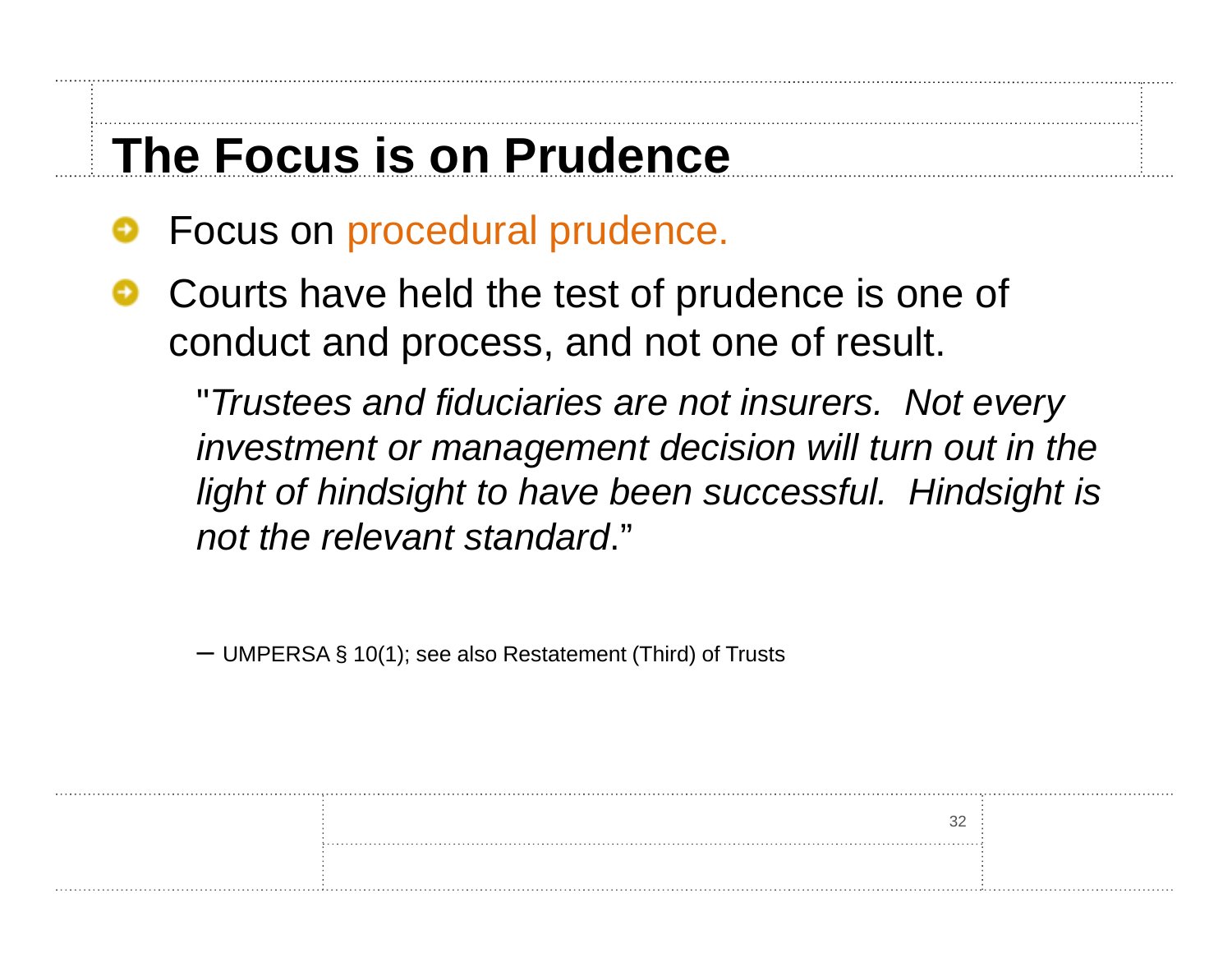#### **The Focus is on Prudence** *(cont'd)*

- There is no one "right" way to achieve procedural prudence.
- Important to have a good, documented process.
- Critical to follow that process.
- Critical to retain expertise where needed and understand expert advice.

| n r |  |
|-----|--|
| UU  |  |
|     |  |
|     |  |
|     |  |
|     |  |
|     |  |
|     |  |
|     |  |
|     |  |
|     |  |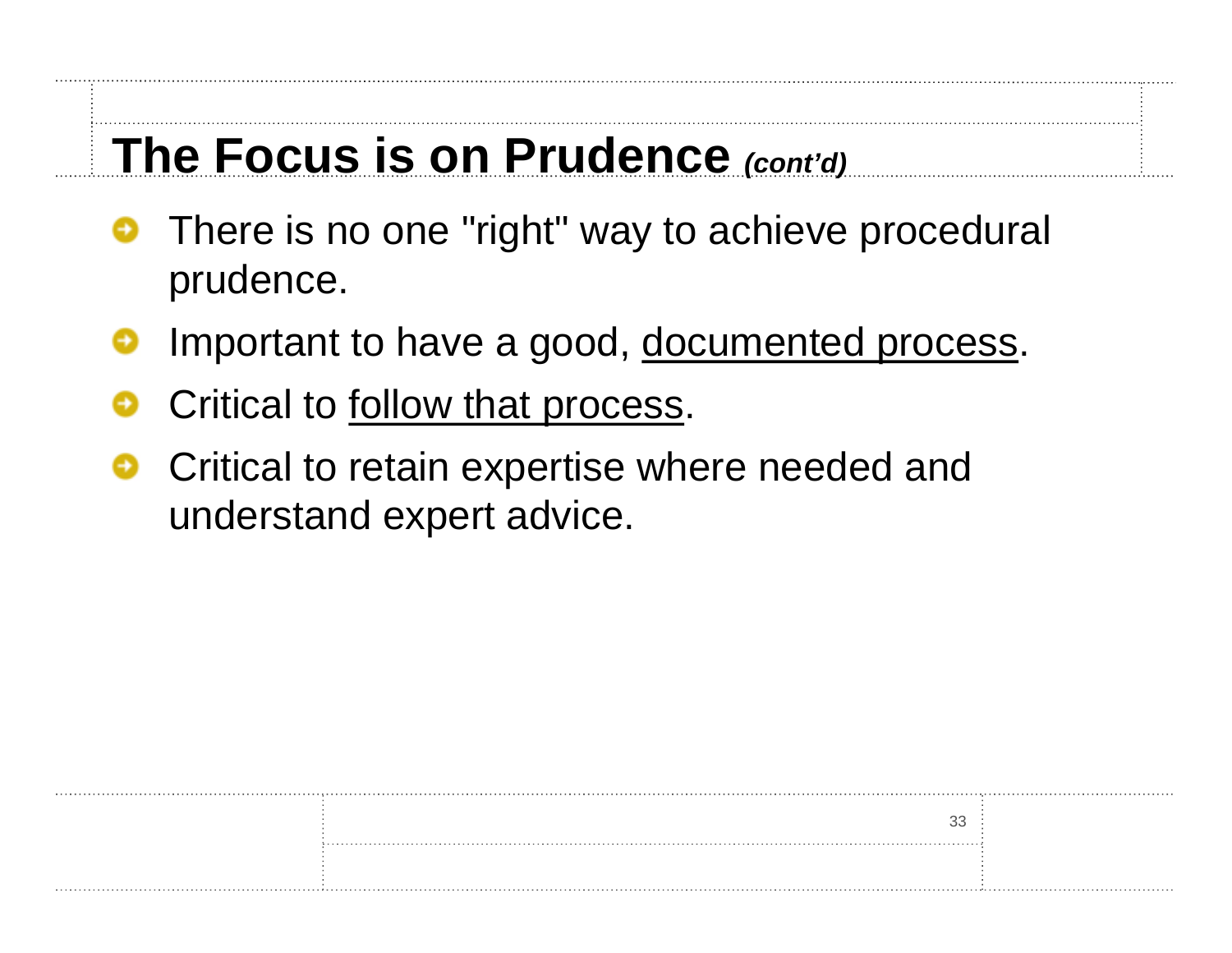## **Managing Fiduciary Risk**

- Know and follow plan documents.
- Adopt written prudent processes and procedures and follow them:
	- Governance Policy
	- Conflicts of Interest Policy
	- Ethics Policy

. . . . . . . . . . . . . . .

- Charters for Committees
- Investment Policy Statements
- Give appropriate consideration to facts and circumstances that fiduciary knows or should know are relevant.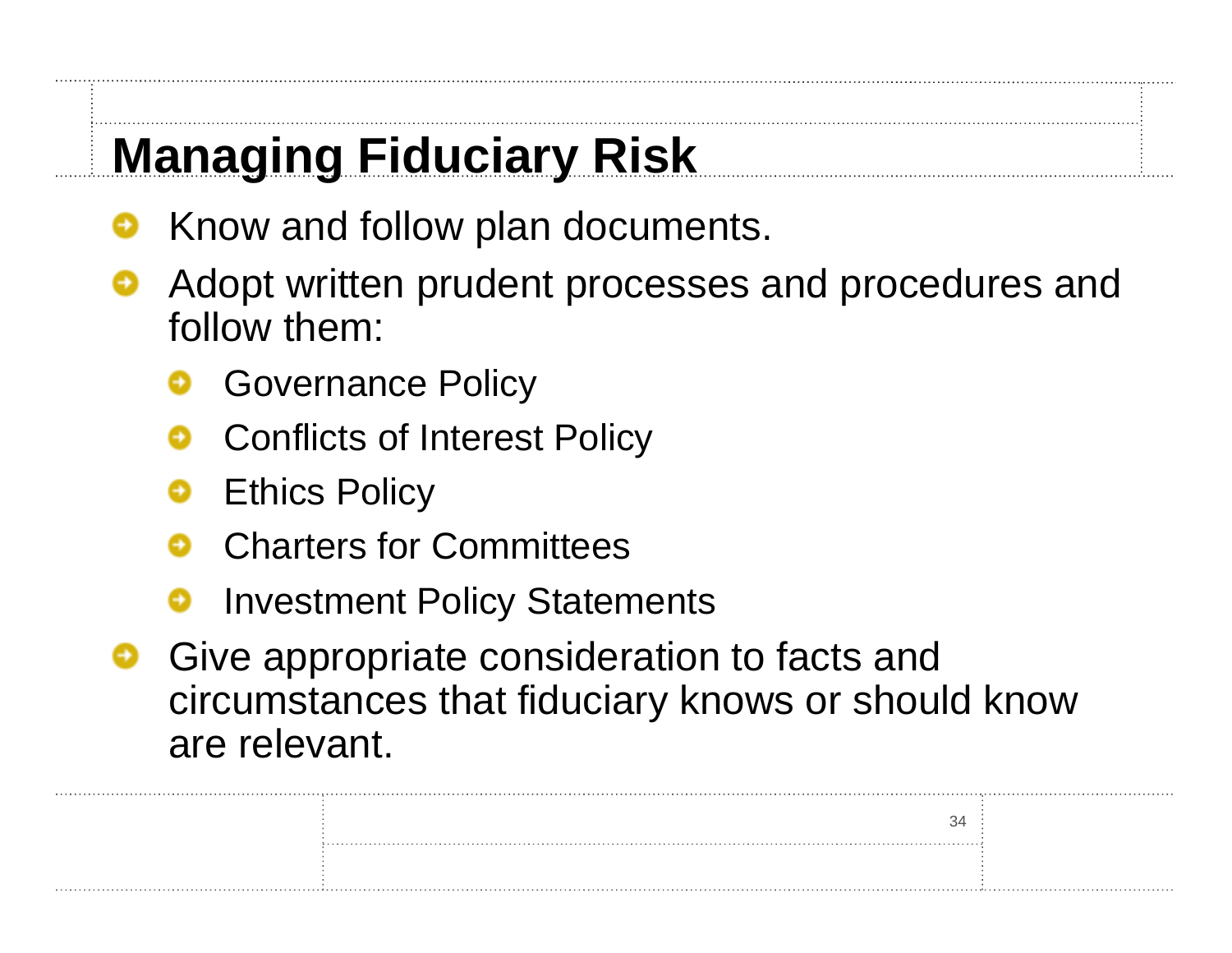#### **Managing Fiduciary Risk** *(cont'd)*

- Document decisions and the basis for decisions.
- Conduct periodic training of fiduciaries.
- Properly allocate fiduciary roles in writing.
- Ensure adequate fiduciary liability insurance coverage and indemnification.
- Retain expertise where needed.
- Conduct financial and management audits.

| . |
|---|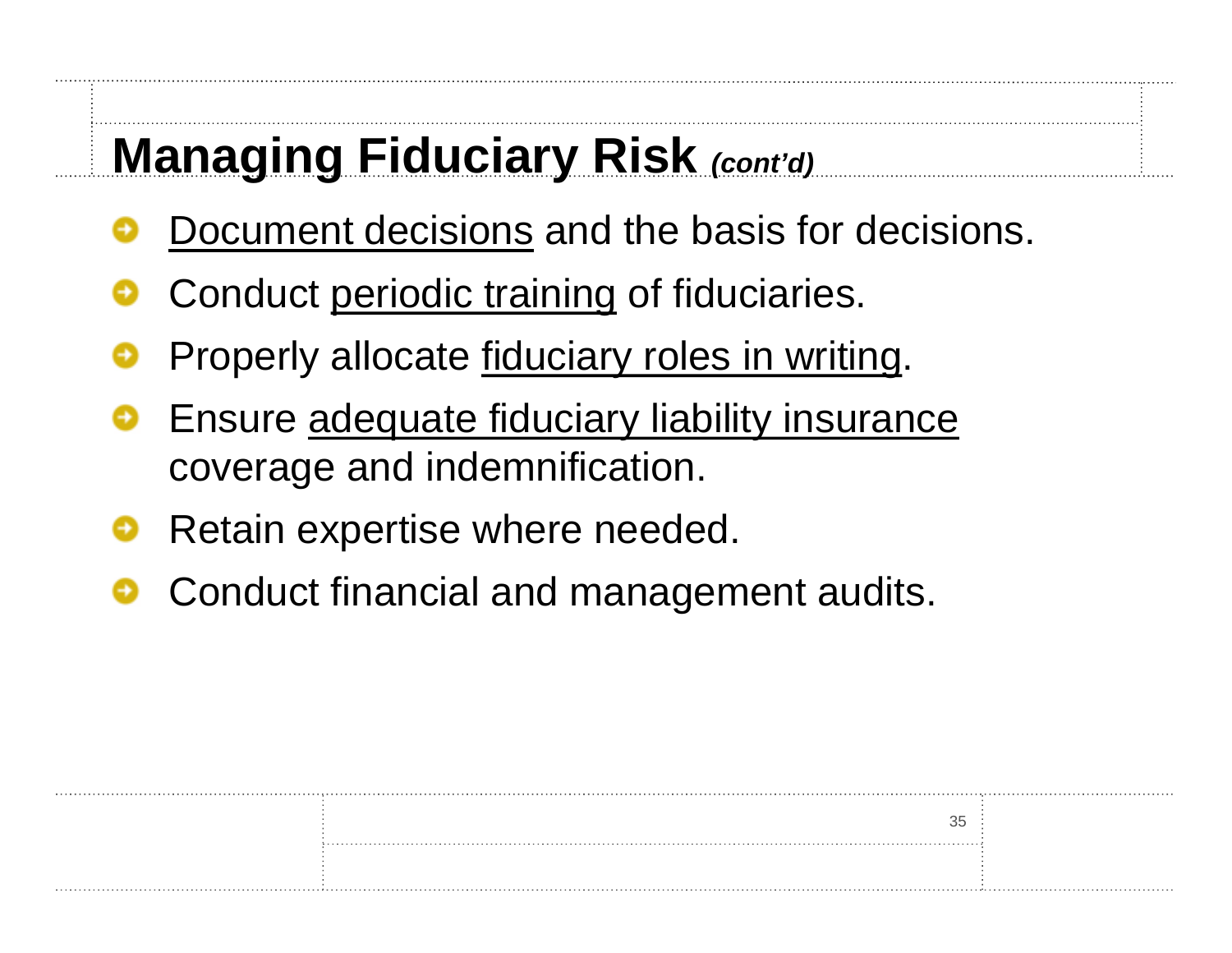### **Managing Fiduciary Risk** *(cont'd)*

- Due diligence in selecting and monitoring investment managers.
- **Pe Prudently select and monitor investments.** 
	- **O** Consider whether there are too many options.
- Get competitive bids from service providers.
- Understand and negotiate plan fees and expenses.
- Negotiate contracts with service providers.
- Ensure that communications are accurate.
- Periodically solicit bids to confirm current terms are competitive.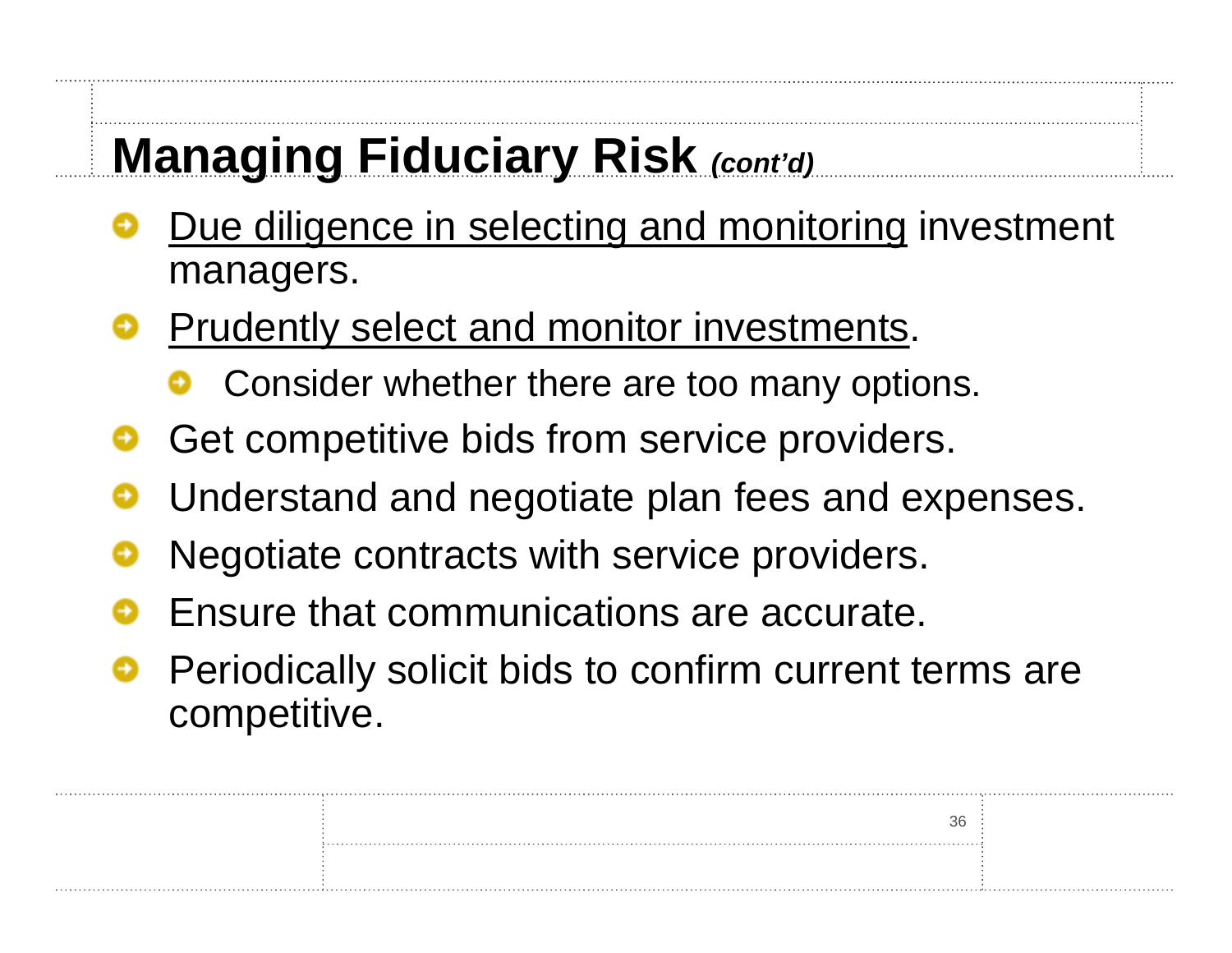#### **Managing Fiduciary Risk** *(cont'd)*

- For participant directed investments, consider formal participant education.
- **P** Provide sufficient information to allow participants the ability to have informed decision making.
- Allow participants the opportunity to change investment selection on a regular basis.
- Document education offered and provided.